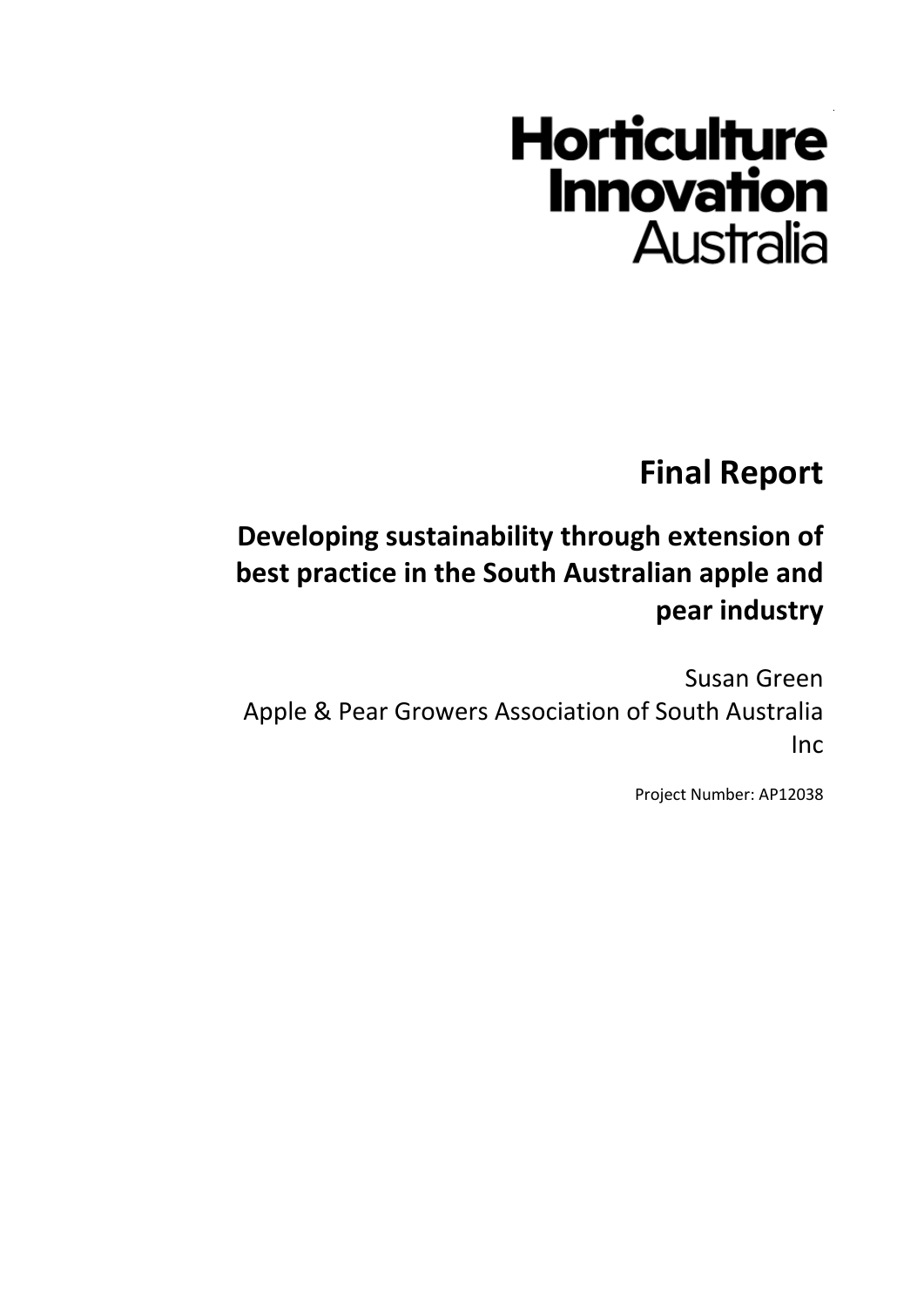#### **AP12038**

This project has been funded by Horticulture Innovation Australia Limited with co-investment from the Apple & Pear Growers Association of South Australia Inc and funds from the Australian Government.

Horticulture Innovation Australia Limited (Hort Innovation) makes no representations and expressly disclaims all warranties (to the extent permitted by law) about the accuracy, completeness, or currency of information in *Developing sustainability through extension of best practice in the South Australian apple and pear industry.*

Reliance on any information provided by Hort Innovation is entirely at your own risk. Hort Innovation is not responsible for, and will not be liable for, any loss, damage, claim, expense, cost (including legal costs) or other liability arising in any way (including from Hort Innovation or any other person's negligence or otherwise) from your use or non-use of *Developing sustainability through extension of best practice in the South Australian apple and pear industry*, or from reliance on information contained in the material or that Hort Innovation provides to you by any other means.

ISBN 0 7341 3881 4

Published and distributed by: Horticulture Innovation Australia Limited Level 8, 1 Chifley Square Sydney NSW 2000<br>Tel: (02) 8295 (02) 8295 2300 Fax: (02) 8295 2399

© Copyright 2016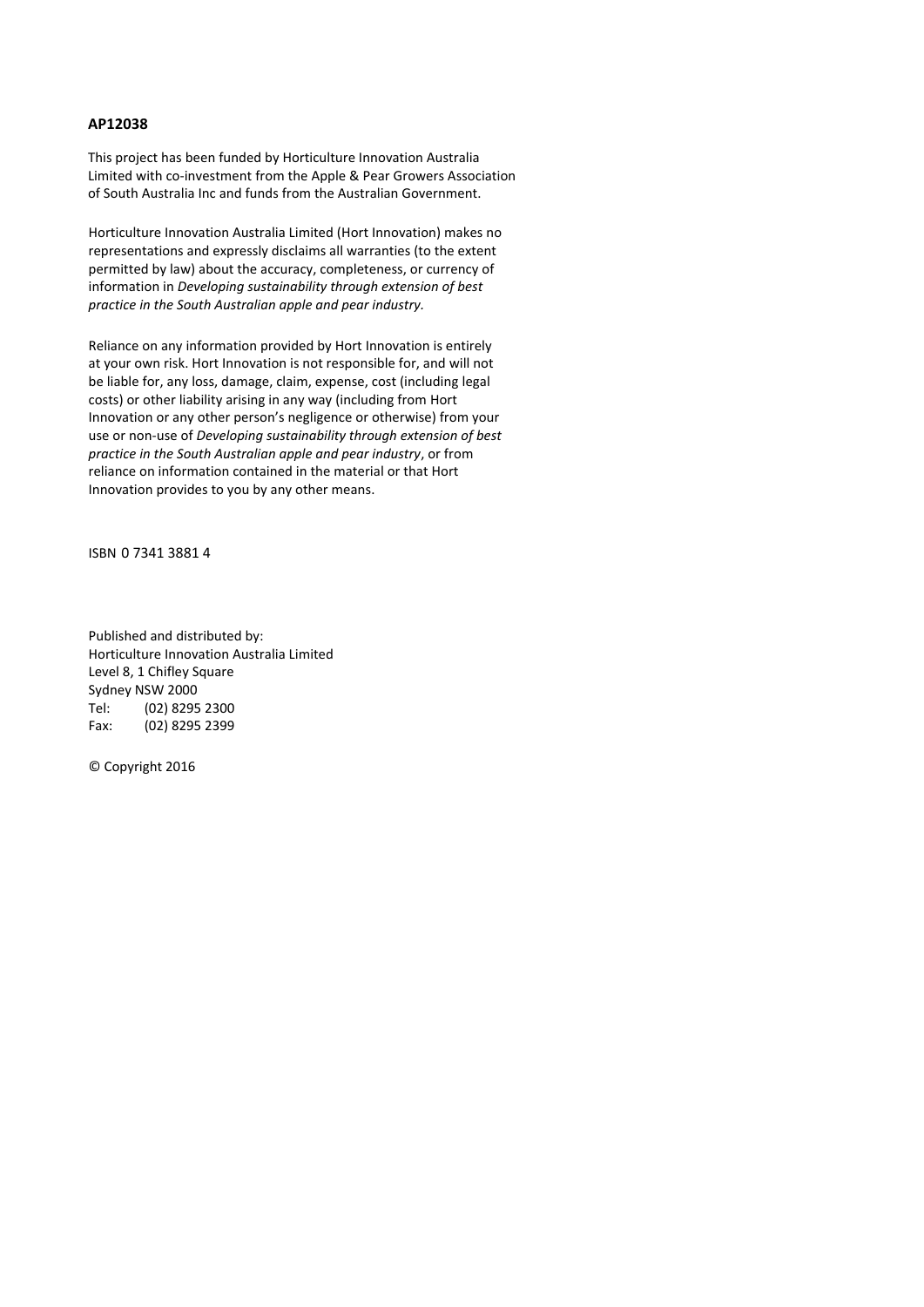### **Contents**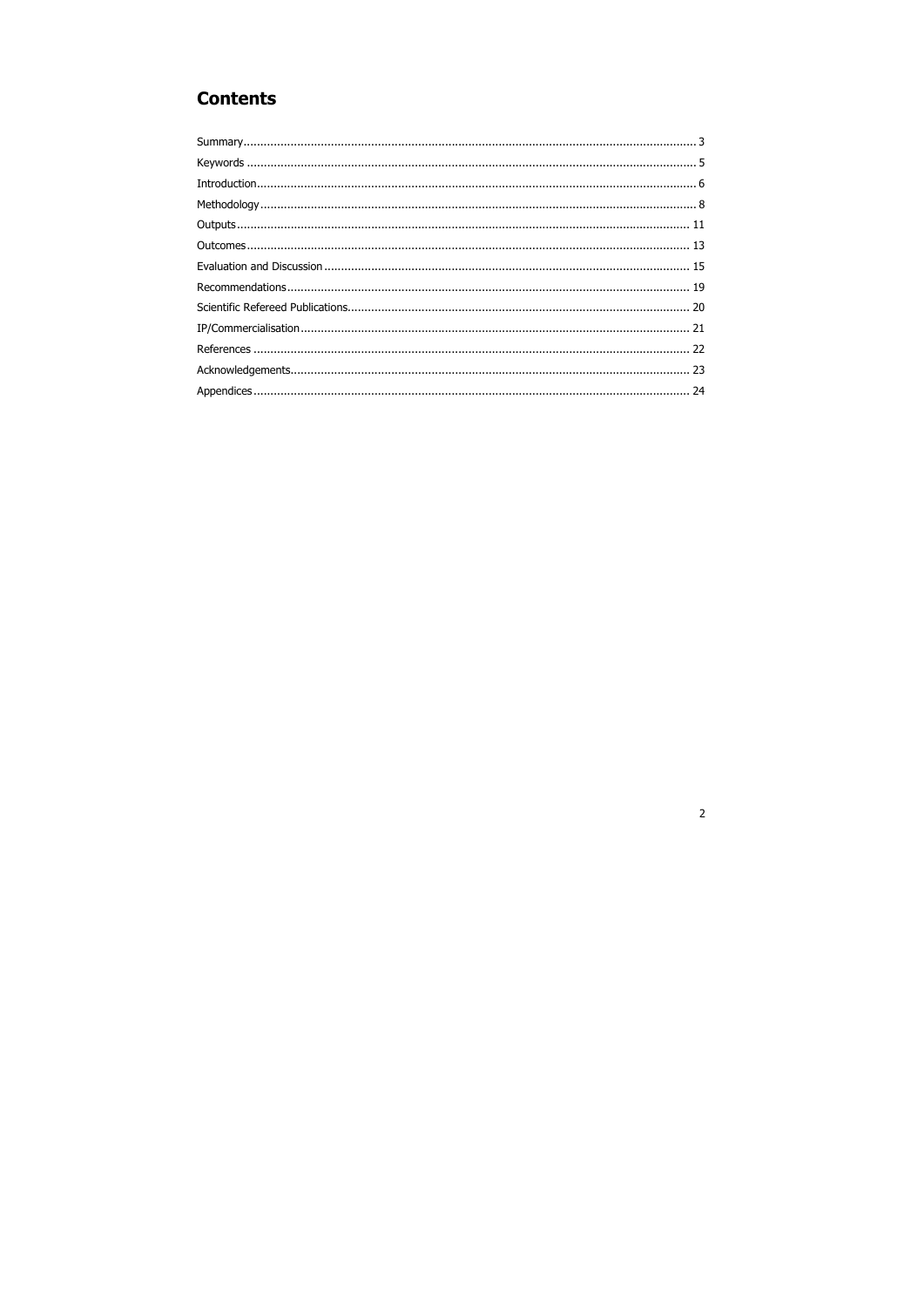### **Summary**

The aim of this project was to provide a "whole of industry", coordinated approach to local industry development within South Australia, with a key focus on understanding and addressing local challenges and growing conditions, building strong communications to allow growers to make informed decisions and enhancing grower skills and capabilities.

The project commenced on 1 July 2013 and was completed on 30 August 2016, running for just over 3 years. The project was broken into the following 6 components designed to suit the local needs for industry development. It was managed by a part-time Project Officer at 0.6 FTE.

Project components:

- 1. Developed and implemented a strategic research, development and extension plan, which prioritised local R,D & E needs and mapped out projects and approaches for extension of the latest industry developments, industry "best practice", products and research outcomes.
- 2. Facilitated communication and extension activities through a range of programs to ensure growers and broader industry were well informed and had access to current information on new developments, products and research outcomes.
- 3. Gained regular grower input and feedback to determine the most relevant local issues that required industry assistance.
- 4. Gained information on grower and industry needs for capacity building and supported access to relevant capacity building and training programs.
- 5. Collaborated with local Natural Resource Management groups and Environmental Departments with a common goal of working towards sustainable agricultural production.
- 6. Liaison with grower services providers (e.g. pest & disease monitoring services) to ensure all growers had access to services that improve orchard management practices.

The project delivered a suite of outputs that were targeted towards effective communications and extension, including newsletters, email bursts, text message reminders, hosting of crop walks and workshops, case study, YouTube clip and face to face communication. The suite of different communication strategies adopted provided multiple different touch-points from which growers were able to access information.

An important outcome was gaining an understanding of the Research & Development needs for the South Australian apple and pear industry and more importantly that the biggest gaps exist in extension of information from research that is happening elsewhere. The development of a Research, Development and Extension plan, which was updated through the course of the project allowed for targeted extension activities in the areas of identified need.

The project met all of the intended outcomes including improved adoption of best management practices by growers, and greater grower awareness of new technologies, industry and market trends, through improved communication, enabling them to make better informed management decisions and improved industry sustainability. A further outcome of the project is that as a result of information received through the project, all growers that that were surveyed as part of the project evaluation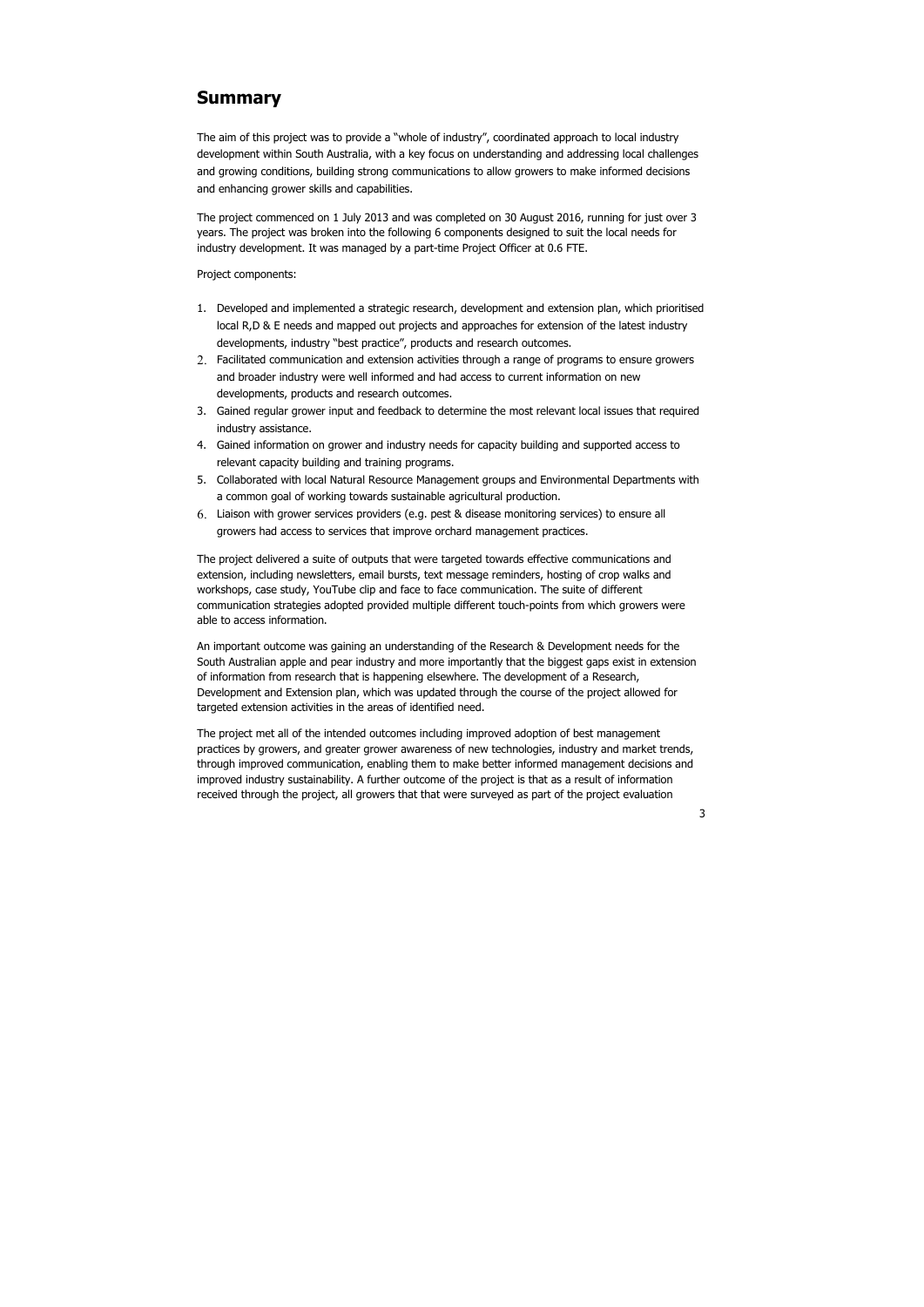4

reported that they have taken an action as a result to improve their management practices. Growers also reported that they received information from the Project Officer that they would not have received otherwise and were therefore able to make management decisions impacting positively on their businesses that they would not otherwise have been able to do.

The project was evaluated as being highly valuable to the South Australian apple and pear industry, with effective communications a strength of the project and industry being well engaged.

There is strong value in supporting the South Australian apple and pear industry through the presence of a local resource who can engage effectively with industry. A recommendation is for the Apple & Pear industry to continue to support locally based industry communication, extension and engagement activities in South Australia.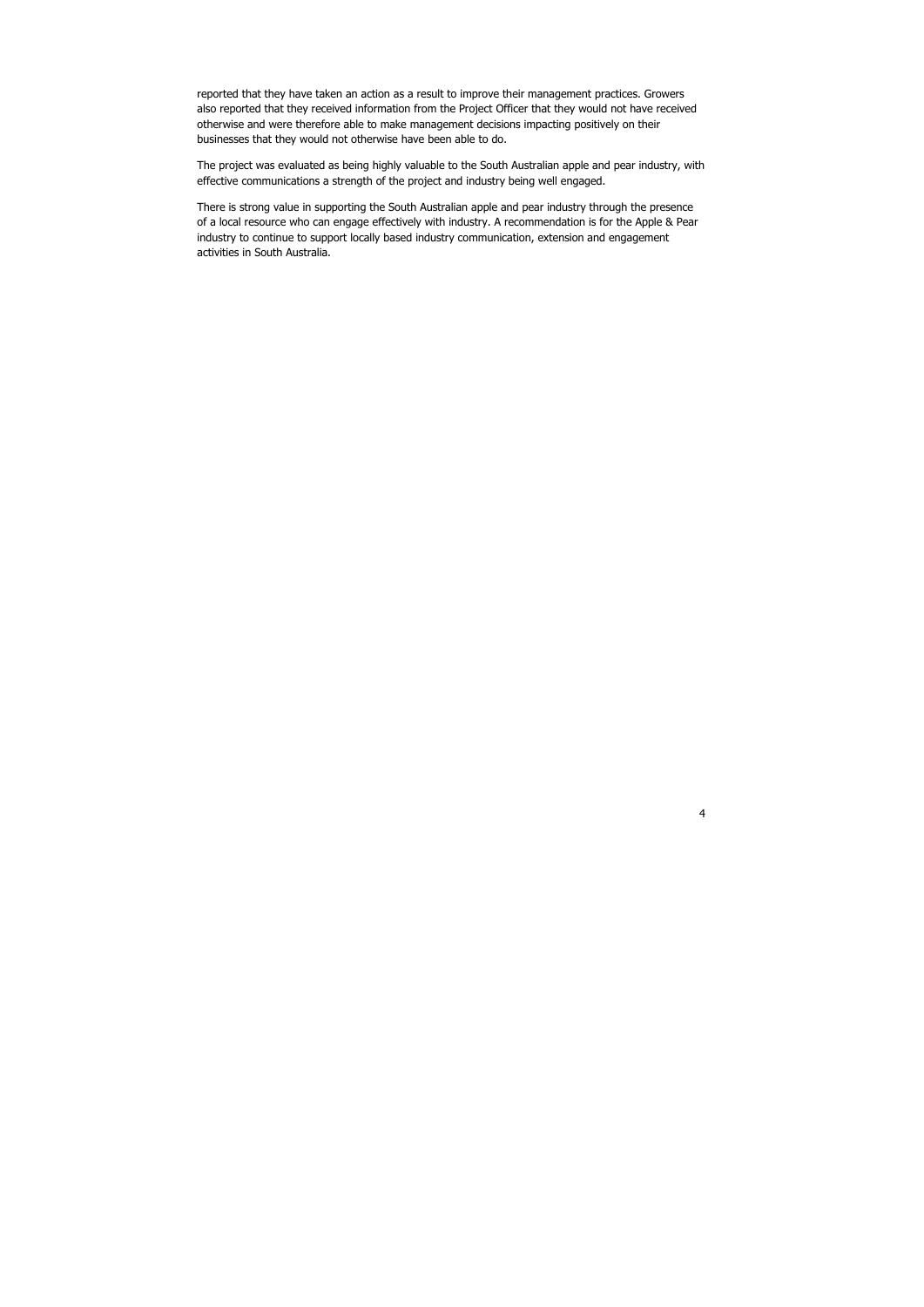### **Keywords**

Apples, Pears, South Australia, Industry Development, Extension, Communication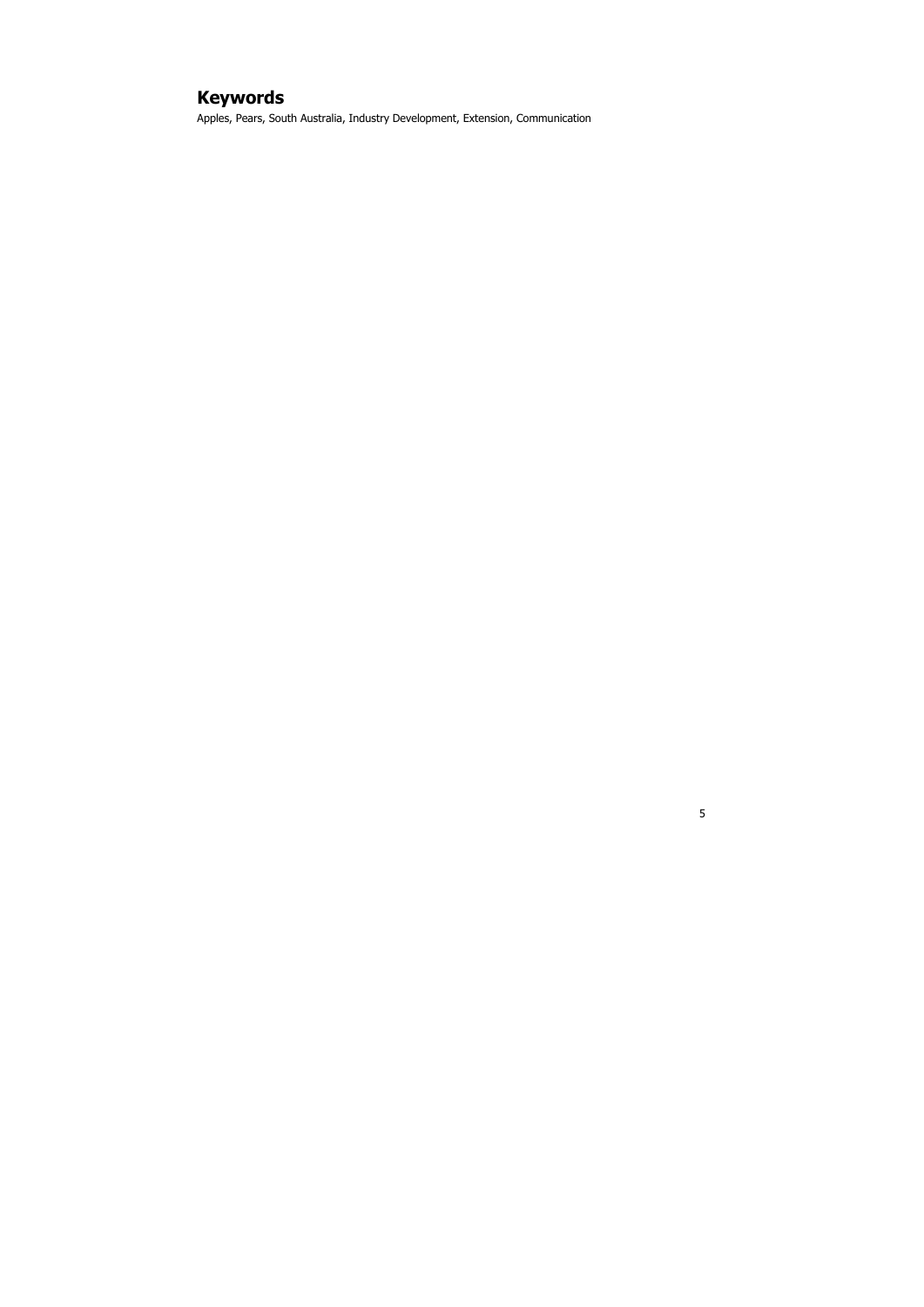#### **Introduction**

South Australia produces approximately 10% of the national apple crop and 4% of the national pear crop and is an important production region for the national apple and pear industry. The main growing region within South Australia is in the Adelaide Hills, with minor areas of production in the Riverland and South East.

There is currently almost no research or extension into apple and pear production in South Australia through the Universities or government agencies. The Lenswood Research Centre in previous times provided a strong, local service to the apple and pear industry. However, this service was phased out over time and was finally closed down shortly before the commencement of this project.

Research programs conducted interstate or internationally provide invaluable information to the South Australian apple and pear industry, however they do not necessary align completely with local growing conditions, and often it falls onto the individual grower to validate these research findings locally.

Furthermore, prior to the commencement of this project, the extension of research happening elsewhere often did not have a good reach into South Australia. Growers had to largely rely on accessing information about new processes and industry best practice through their own on-line research, advice from consultants, self-funded travel and the national programs such as Future Orchards® and national industry communications. There were some localized initiatives that targeted specific grower groups such as through the Lenswood Cooperative, but these did not reach all growers across the broader industry.

The aim of this project was to address this gap and provide a "whole of industry", coordinated approach to local industry development within South Australia, with a key focus on understanding and addressing local challenges and growing conditions, building strong communications to allow growers to make informed decisions and enhancing grower skills and capabilities.

The A&PGA of SA was ideally suited to take on this project as it is a self-supporting local industry organisation that supports the entire apple and pear industry within the state, with over 90% of production being members of the organisation.

The Project Officer brought more than 20 years of experience in the horticultural industry to the role, with experience in research into post-harvest technologies, then commercial extension of soil and water management techniques to the horticultural industry.

The strategy for this project was for the Project Officer to act as a coordinator and facilitator, being the first point of contact for sourcing of information, distribution of information and knowledge and receipt of information on behalf of the major target audience, being South Australian apple and pear growers. The Project Officer also built strong relationships with broader industry stakeholders over the duration of the project to increase the flow of information back to industry.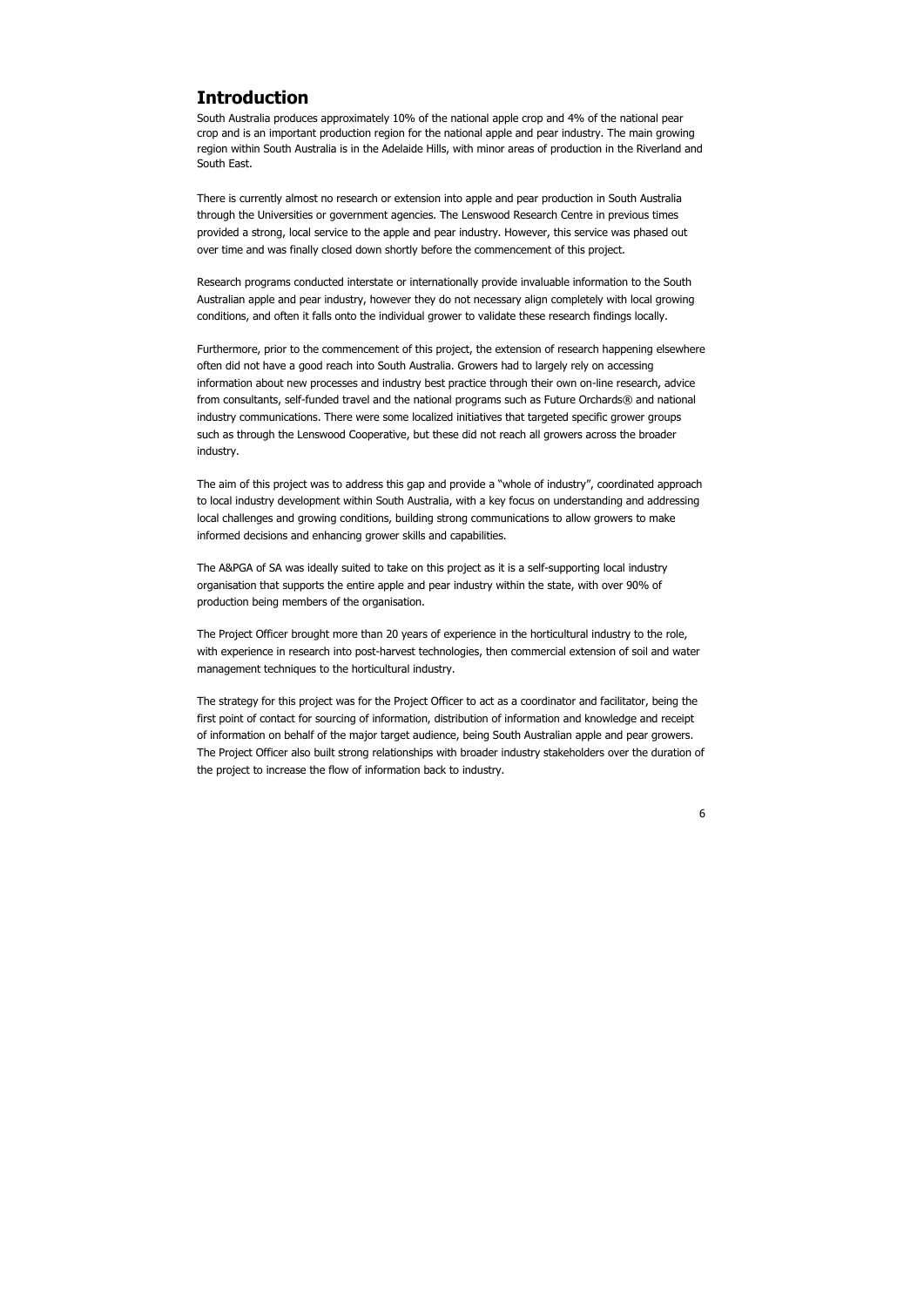The project was aligned with Horticulture Australia Limited's Draft Strategic Plan 2010-2015, which identified as a Strategic Priority to "Enhance industry skills and capability" though an investment program of "On-farm R&D extension, investing in people, targeted communications and enhancing industry capability". It was also aligned with the Apple and Pear Industry RD&E Investment Plan for 2010-2015 which had a clear focus on Industry Development (section 6.6).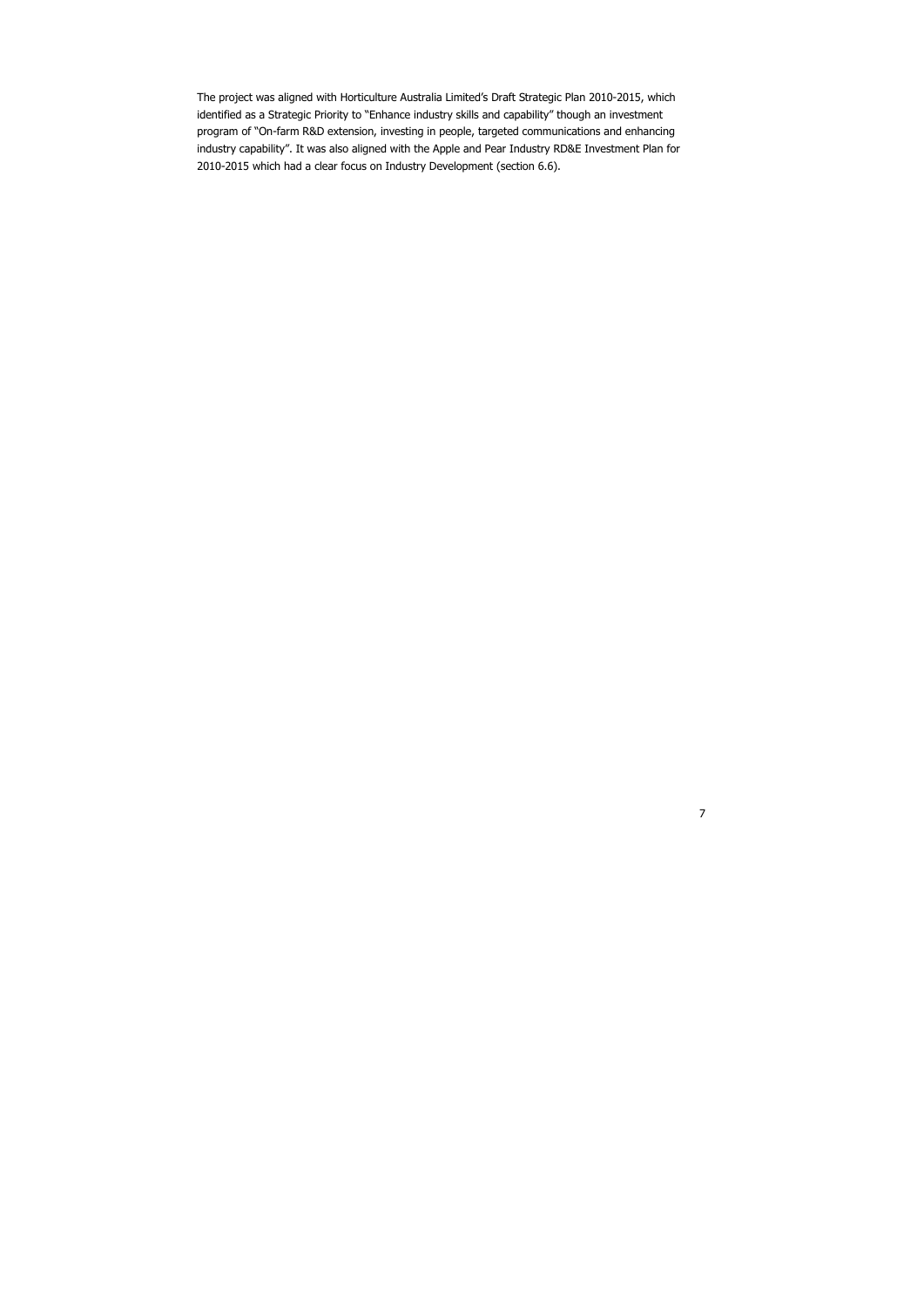### **Methodology**

The project was broken into the following components designed to suit the local needs for industry development. It was managed by the part-time Project Officer with activities overseen by a steering committee consisting of South Australian grower representatives from the A&PGA of SA management committee along with input Paul James from the Lenswood Cooperative (former PIRSA employee), the Project Officer and a representative from Horticulture Innovation Australia. An annual operating plan was developed for each year of the project to ensure tangible and measurable actions with KPI's were implemented. A mid-term review was also undertaken in January 2015.

Project components:

1. Developed and implemented a strategic research, development and extension plan, which prioritised local R,D & E needs and mapped out projects and approaches for extension of the latest industry developments, industry "best practice", products and research outcomes.

A "grower R,D&E needs" survey was conducted, with surveys sent out to representatives from 40 key SA apple and pear businesses, representing over 90% of the industry's production. There were responses from 16 businesses. The aim of the survey was to gain an understanding of local research, development and extension requirements. Growers were asked to list their top 3 research and development priorities. These were ranked and a heavier weighting given to the first priority.

The survey identified a broad spectrum of local research and development needs. Many of those needs identified as a major priority were currently being addressed by existing national research and development programs. Therefore, rather than replicate existing research, a significant extension component was built into the plan to help translate research findings into tangible and practical solutions to suit local conditions.

This information was pulled together to develop a practical R,D & E plan for South Australia. This plan was updated through the course of the project to reflect changing needs.

The Project Officer also developed strong working relationships with the Technical Manager of Apple & Pear Australia Limited as well as connections with key researchers working on apple and pear industry research projects through attendance at industry events such as Research Speed Updating Programs AP12033 and AP14003 and other key industry technical events.

Opportunities for scoping and funding of research projects to support priority needs were explored by the Project Officer as part of the plan.

2. Facilitated communication and extension activities through a range of programs to ensure growers and broader industry were well informed and had access to current information on new developments, products and research outcomes.

This was the major component of the project, with a significant portion of the Project Officer's time dedicated to communications and extension activities. The following communications and extension strategies were adopted, with grower surveys conducted at the beginning, middle and end of the project to measure their effectiveness.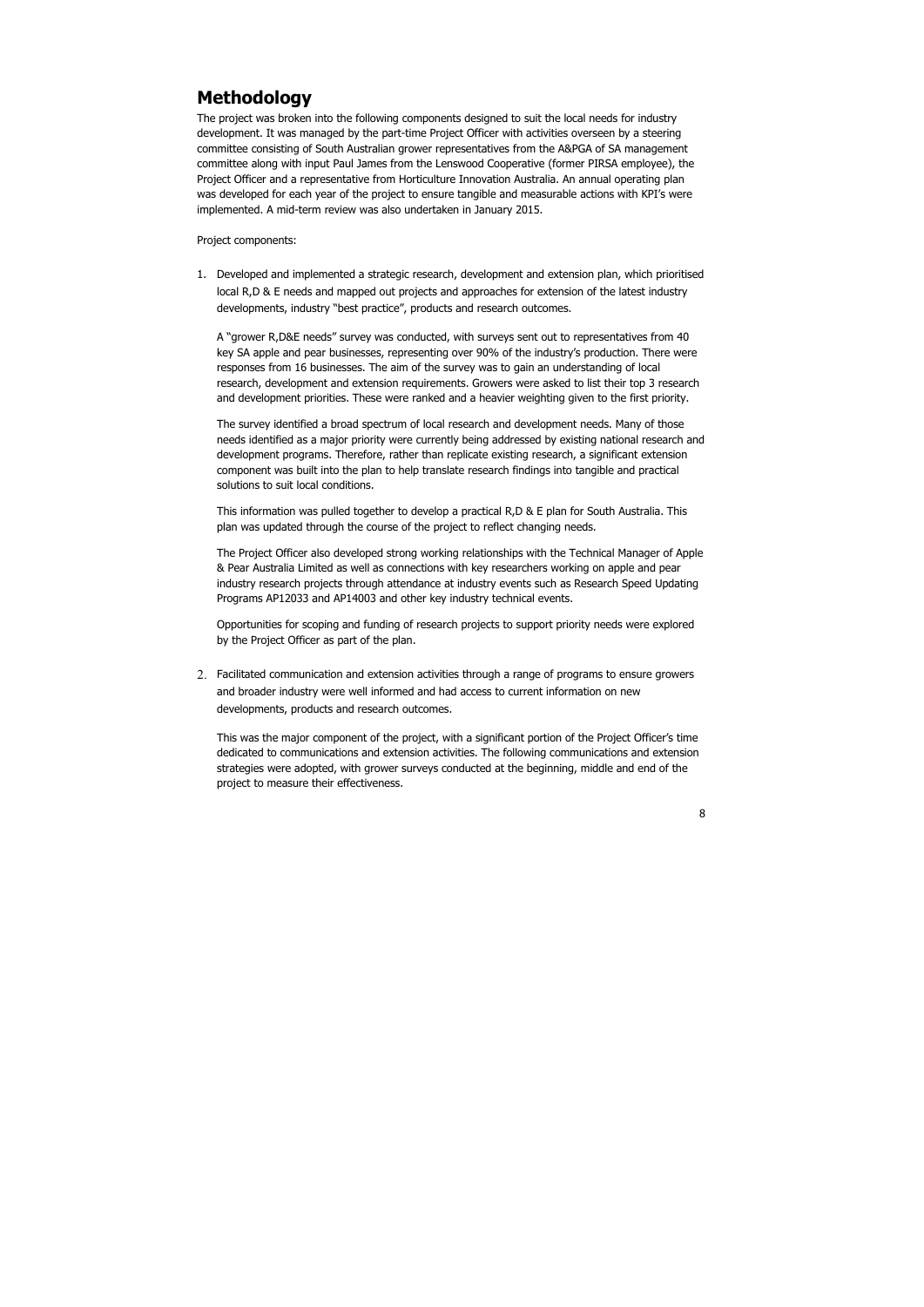- Production and distribution of a regular newsletter "Around the Orchard" (10-11 editions per year) containing articles of seasonal and local relevance in electronic and printed copy. On average 100 print copies and 94 electronic copies were widely distributed to the South Australian apple and pear industry, estimated to reach >90% of commercial production.
- One on one grower meetings, both face to face and over the phone. This was an extremely important component of the project, building relationships with growers to understand their needs and acting as the central point for them to seek information on the industry
- Email bursts, sending out information to growers to ensure that they could access information in a timely manner, particularly for time-critical alerts.
- Text message reminders for key dates and key information
- Hosting seminars and workshops
- Hosting orchard walks
- Development of a grower-specific section of the A&PGA of SA website for local industry information, case studies, technical reports and links
- Production of a case study on orchard efficiency
- Production of a YouTube Clip on Water Management
- Promotion of other industry extension activities such as Future Orchards®, local Ag Bureau events, NRM field days etc.
- 3. Gained regular grower input and feedback to determine the most relevant local issues that required industry assistance.

This was achieved through keeping a log of grower visits and phone calls as well as grower surveys. This information helped to inform annual operating plans. Key issues of relevance were also fed back to the national industry level through the Apple & Pear Australia Limited Technical and Communications Officers.

4. Gained information on grower and industry needs for capacity building and supported access to relevant capacity building and training programs.

Information on capacity building needs was sought through a combination of grower survey and one on one communications with growers. The feedback from industry on capacity building requirements was that they are highly variable and it was difficult to identify needs that were highly consistent across industry. From the initial feedback the Project Officer supported and promoted delivery of Certificate based horticulture training courses into industry, with poor uptake by industry. Following on from this the Adelaide Hills Apple Industry Value Chain Analysis, 2015 was conducted by Dr Fiona Kerr for the Regional Development Australia Adelaide Hills, Fleurieu and Kangaroo Island, which contained some key recommendations around the requirement for capacity building in business skills. These recommendations were then adopted as an area of focus, with support for and delivery of programs in that area.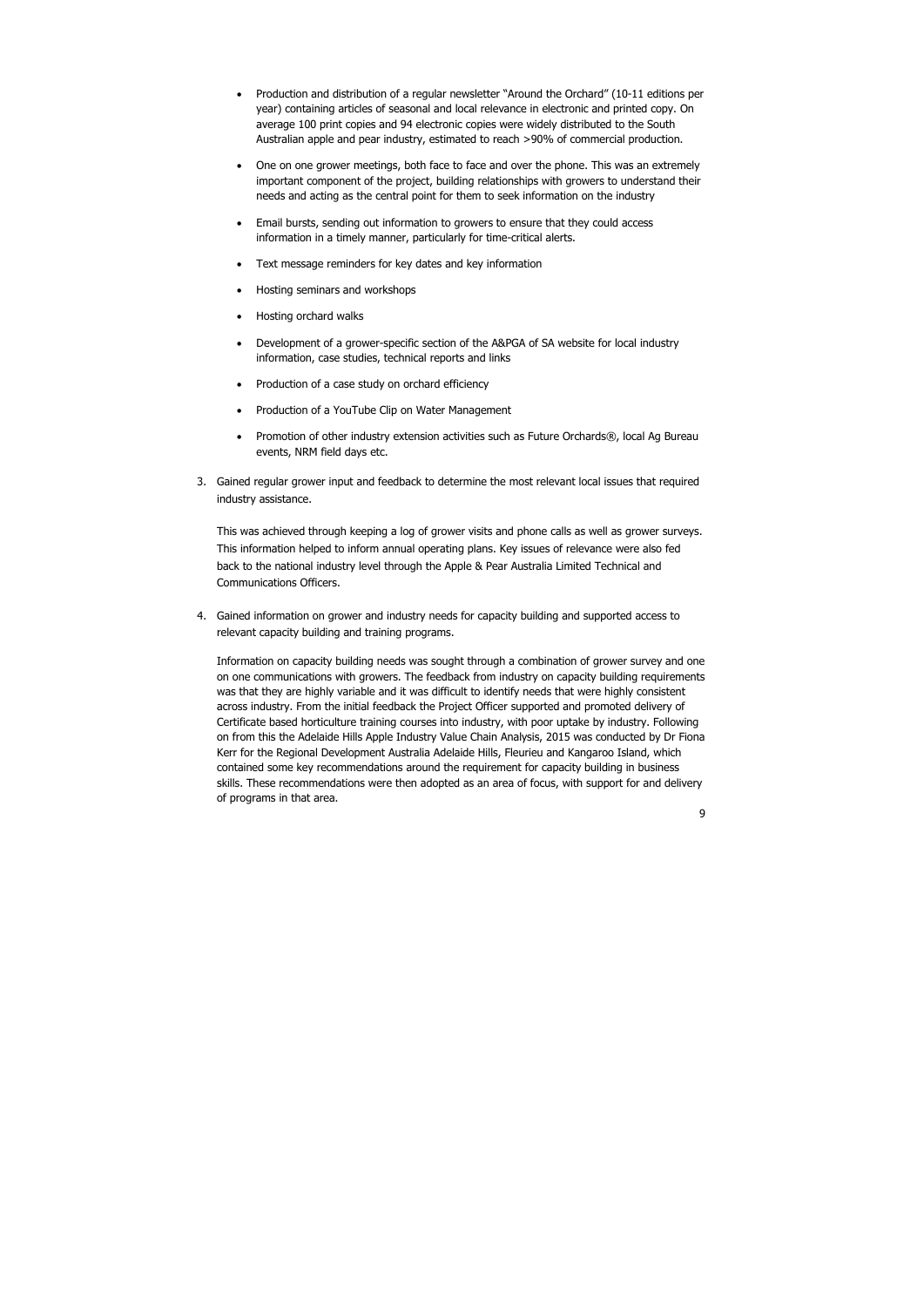In addition, growers were encouraged to participate in industry leadership programs.

5. Collaborated with local Natural Resource Management groups and Environmental Departments with a common goal of working towards sustainable agricultural production.

Key activities included liaison with key Department of Environment, Water and Natural Resources staff and local Natural Resource Management boards, particularly around management of water resources, orchard netting, management and impacts of abundant pest bird species and growing populations of grey headed flying foxes.

Workshops were co-hosted with NRM boards and the Project Officer participated in joint industry/NRM committees and had input into NRM engagement processes.

6. Liaison with grower services providers (e.g. pest & disease monitoring services) to ensure all growers had access to services that improve orchard management practices.

The Project Officer established relationships with a number of key local industry service providers and actively promoted their services and events through the grower network. Service providers were also regularly contributing articles to the grower newsletter "Around the Orchard".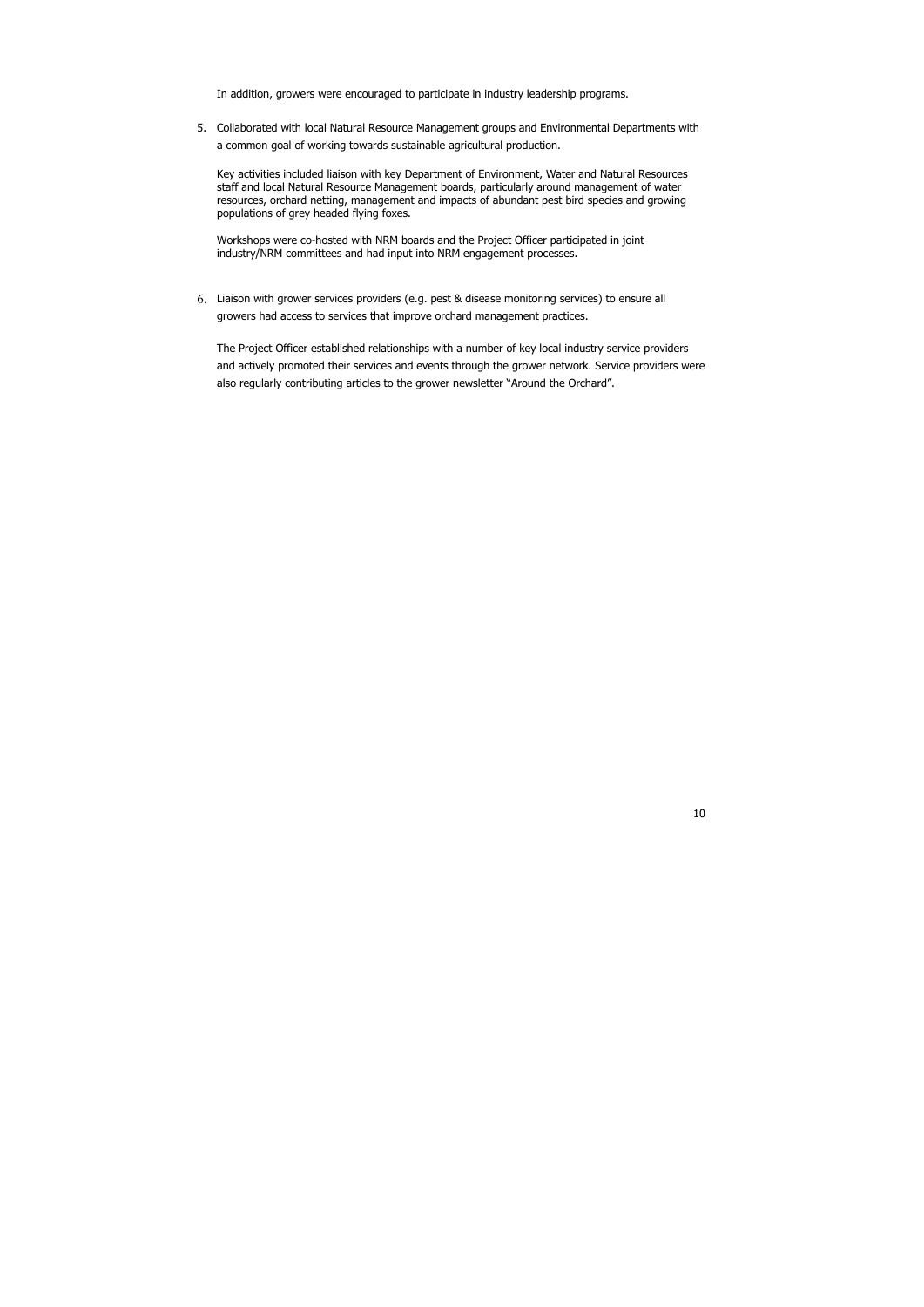### **Outputs**

The Project had the following outputs.

- **•** Annual Operating Plans
- 2014 South Australian Research, Development and Extension Plan
- 2015/16 South Australian Research, Development and Extension Plan
- 38 editions of the regular newsletter Around the Orchard with a measured reach of up to 60 online readers by the end of the project and estimated 200 hard copy readers per edition (based on a distribution of 100 copies, often read by multiple family members)
- Regular email bursts to growers with topical, relevant and timely information
- An orchard walk in March 2014 to demonstrate environmental benefits of netting to growers, with 28 growers and Natural Resources Management staff in attendance
- A workshop was held in July 2014 in conjunction with staff from Department of Environment, Water and Natural Resources to 27 participants on pest bird species to help inform about bird behaviours, gain a better industry-government understanding of species feeding patterns and population trends, review damage levels across industry and discuss management techniques. Findings of a trial on environmental impacts of permanent netting were also presented and discussed.
- A mid-term communications survey report highlighting grower satisfaction with communications and areas for improvement
- A mid-term review
- YouTube clip highlighting Tips for managing water in orchards during summer see https://www.youtube.com/watch?v=4FNv\_rFedpI
- Grower workshop held in September 2015 focusing on irrigation management, crop nutrition, pollination and netting with 13 attendees
- Case study in Orchard Efficiency, comparing labour costs between growing Buckeye Gala and Rosy Glow apples in Lenswod, South Australia
- Workshop for 12 women in the industry focusing on "Resilience at Work", providing an opportunity for women in industry to build and strengthen networks and identifying additional capacity building requirements for this group
- Hosted a group of 35 staff from Adelaide and Mt Lofty Ranges NRM board at a progressive orchard to highlight sustainable orchard practices as well as inform the group of local challenges
- Understanding finances workshop held in January 2016, helping orchard businesses to better understand how to interface with banks and financers, with 20 industry attendees.
- Co-hosted a field day with Natural Resources SAMDB in May 2016 to demonstrate the benefits of netting of orchards in the Riverland district; with around 24 participants
- Hosted a workshop on succession planning for 16 growers in August 2016, delivered by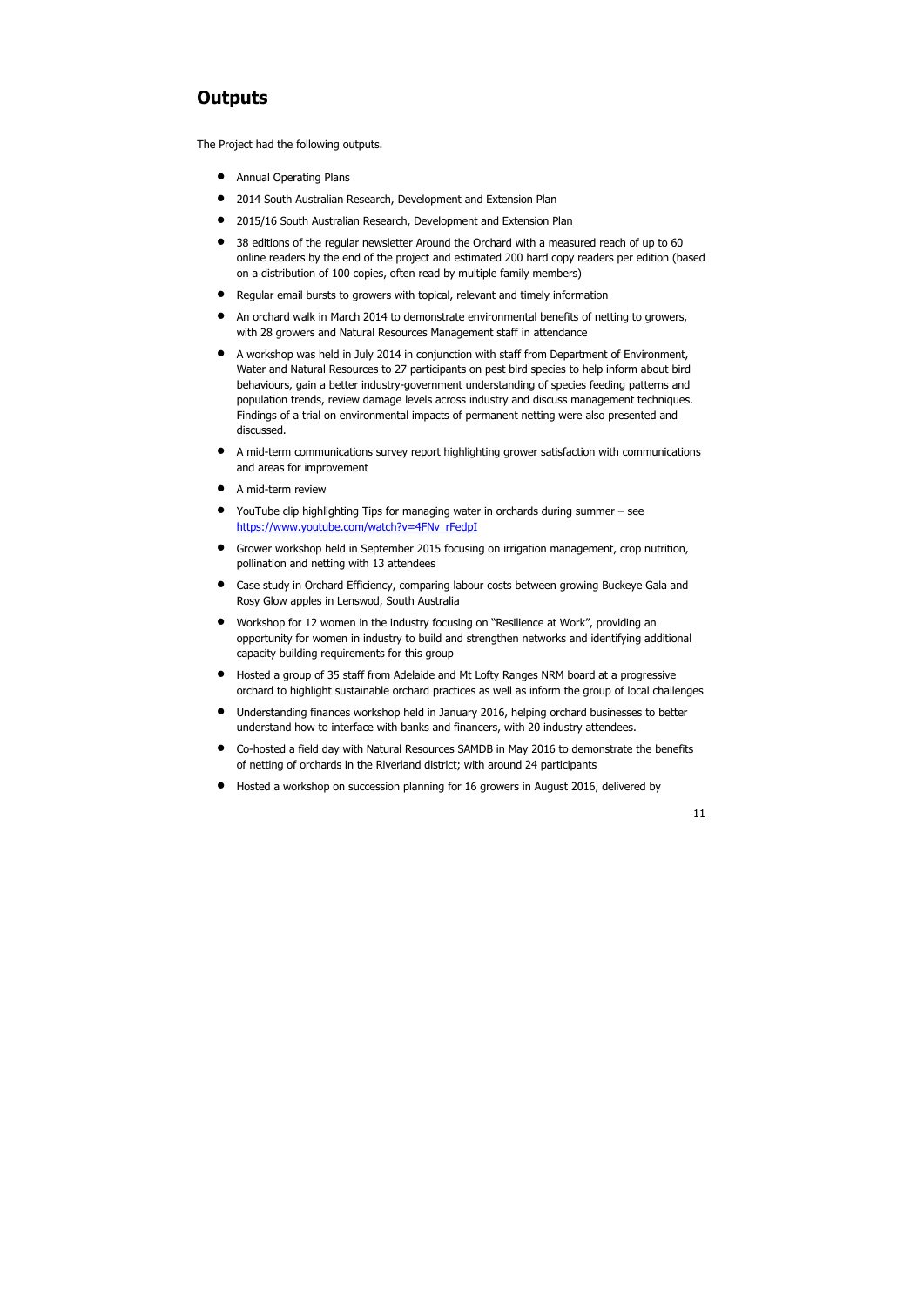Succession Planning specialist John Couch from Brentnalls.

- Hosted a "Growing your Business" workshop for 20 women in agribusiness in August 2016 focusing on succession, marketing and story telling
- Co-hosted a workshop for 12 growers on the "Power of Humates" with Omnia Nutriology, teaching growers the basic principles of plant physiology and the impact of humates and nutrients.
- A final communications survey report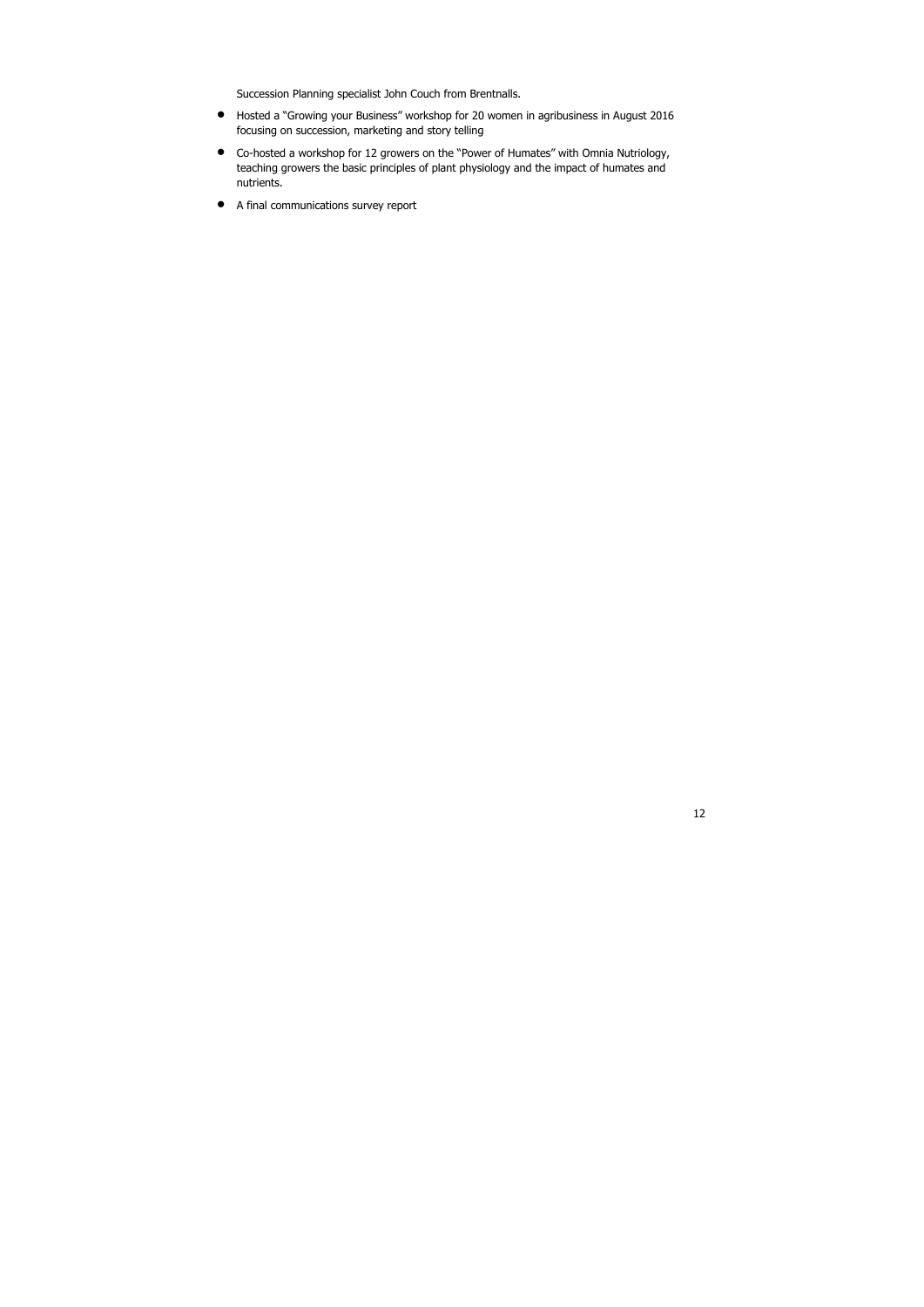#### **Outcomes**

The project met all of the intended outcomes, which were:

- 1. Improved adoption of best management practices
- 2. Increased effectiveness of the national industry development plan through better local uptake and awareness
- 3. Greater grower awareness of new technologies, industry and market trends, through improved communication, enabling them to make better informed management decisions
- 4. Maintenance and improvement of grower and workforce skills, assisting in improved workplace and business practices
- 5. Enhanced environmental sustainability of the industry in a sensitive water catchment region
- 6. Improved industry sustainability through adoption of more efficient management and business practices
- 7. Feedback to ensure development of suitable future R&D programs relevant to South Australia.

In the first component of the project, an important outcome was gaining an understanding of the Research & Development needs for the South Australian apple and pear industry and more importantly that the biggest gaps exist in extension of information from research that is happening elsewhere. The development of a Research, Development and Extension plan, which was updated through the course of the project allowed for targeted extension activities in the areas of identified need.

Another key outcome in the initial stages was having a clear understanding of the communications needs of the industry and how growers preferred to receive information, obtained through a formal grower survey as well as informal face to face communications with growers.

This allowed for an informed and targeted communications and extension program to be developed and implemented that delivered information in a range of different ways to meet the needs of industry.

As a result of this initial groundwork, through the course of the project, a further outcome was that growers were better informed on a broad range of topics relating to apple and pear production. In addition, if growers were seeking information the project officer was able to act as a central point of information.

The suite of different communication strategies adopted, including face to face, workshops and orchard walks, print and electronic newsletters, emails, text messages, social media bursts, video clips and website provided multiple different touch-points from which growers were able to access information. Growers reported that they received information from the Project Officer that they would not have received otherwise and were therefore able to make management decisions impacting positively on their businesses that they would not otherwise have been able to do. They also reported that they also found receiving information from different sources, including the Project Officer repeating information provided elsewhere, provided helpful reminders as well as reinforcement of current knowledge.

Attendance at orchard walks, field days and workshops was generally very good across the duration of the project and interactive, informed discussion allowed for greater learning and adoption of new ideas. These events also allowed for interaction and networking between growers and industry representatives, facilitating information exchange, building of community strength and providing opportunities for collaboration. Growers reported that better reaction to the topics was achieved through the networking opportunities provided at the events.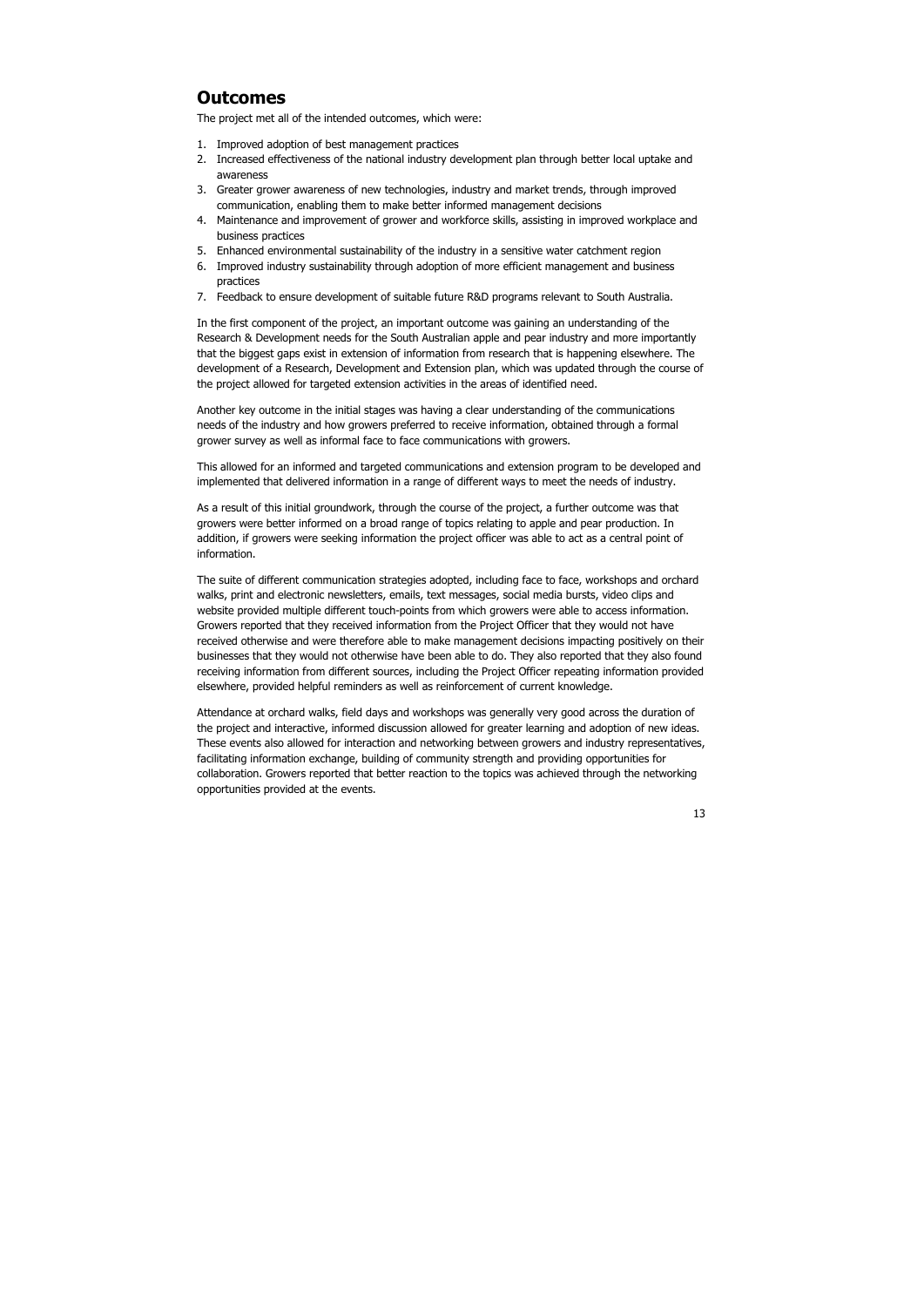Ongoing interaction between the Project Officer and the local industry also meant that the project was able to be adapted to suit evolving industry needs. For example, an influx of pest bird species into the Adelaide Hills region during the 2014 season placed considerable pressure on growers. The Project Officer was able to facilitate information sharing with growers from bird species ecologists to assist in appropriate management strategies and source project funding to investigate the value of permanent netting structures as a bird management option.

A further outcome of the project is that as a result of information received through the project, all growers that have been surveyed have taken an action as a result to improve their management practices. This includes finding out additional information on the topic, attendance at workshops and crop walks, participation in industry leadership and training programs, making a change to an orchard or business practice, undertaking study tours and adopting new technology.

A strong relationship was developed between the Project Officer and national industry networks, such as the technical and communications officers at Apple & Pear Australia Limited and key researchers involved in industry research and extension across Australia. As a result, there was a strong flow of communications from the national industry to local industry via the Project Officer and a vital feedback loop of local issues and challenges back to the national industry. There was also a good relationship between the Project Officer, the AgFirst New Zealand consultants delivering the Future Orchards® program and local front line adviser Paul James, which ensured very strong local support for Future Orchards and ongoing sharing of information from that program with growers between orchard walks.

More broadly, there was increased effectiveness of other national industry development programs such as leadership programs, Postharvest Workshops and industry conferences through better local uptake and awareness.

There was an improvement of grower and workforce skills with particular relation to business practices such as financial management, workplace resilience and succession planning through the delivery of training workshops in these areas. However not all intended outcomes in the workforce development area were achieved, due to the complexity of identifying common needs across the industry.

Information provided on management and business practices such as the above, as well as relevant information on employment and workforce requirements also allowed growers to improve the sustainability of their business management practices. However, a risk is that the information provided through the duration of the project on its own is insufficient to allow growers to growers to make major changes to business practice and it is likely that further work is required in this area to support growers to remain sustainable, particularly was we move into times where margin pressures are very tight.

The overall environmental sustainability of the industry in a sensitive water catchment region was enhanced through delivery of information and workshops on water management practices, targeted nutrition management and integrated pest and disease management options.

An additional benefit from the project was that it helped to provide a linkage between growers, enabling additional opportunities for not only sharing of ideas but also for working collaboratively, which strengthened the industry as a whole.

A longer term outcome is the strong establishment of the Project Officer as a key industry person within the South Australian apple and pear industry, who will continue to support industry through the Apple & Pear Growers Association of SA beyond the life of the project.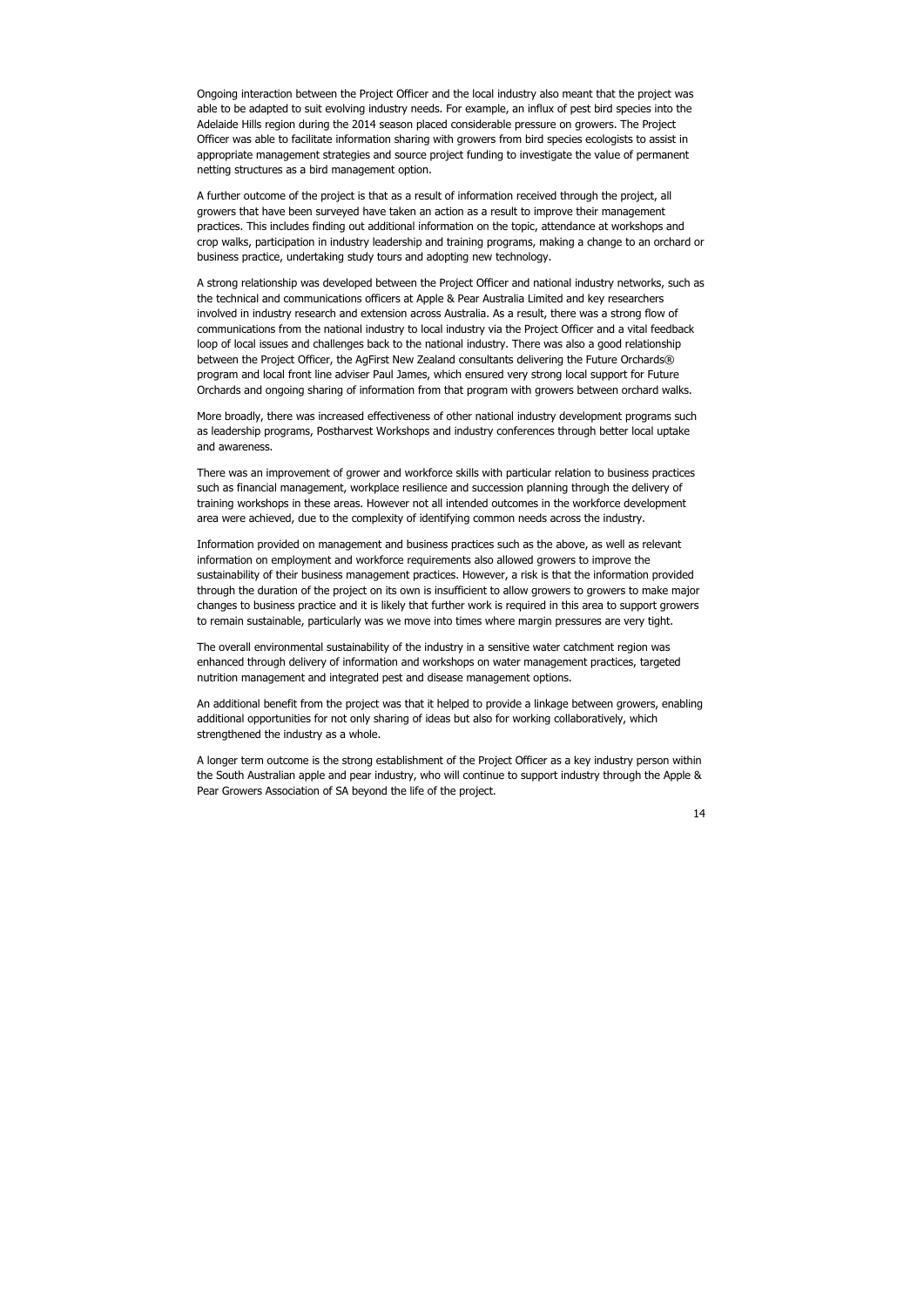#### **Evaluation and Discussion**

The project was evaluated through a range of mechanisms including; formal grower surveys at the beginning, mid-way through and end of the project, informal one on one discussions with growers and industry to gain ongoing feedback on which communications strategies were most effective, a formal mid-term review, measurement and tracking where possible of effectiveness of electronic communications.

The initial grower survey conducted in September 2013 aimed to identify grower needs across all pillars of the project including:

- Research, Development and Extension
- Preferred communications methods and strategies
- Local priorities for technical assistance
- Industry training needs
- Identifying existing grower services.

The survey findings are listed in the document Grower Survey Results August 2013. Key findings from the initial survey shaped the development of the South Australian Research, Development and Extension plan, and in particular drove the focus of communication and extension of technical information to industry.

It also shaped the way in which information was delivered to growers. Initial survey results showed a strong interest in receiving information via emails. Follow up surveys and ongoing verbal communication showed that the printed Newsletter was the second most popular way of receiving information. This was supported by growers through face to face communications with the reason identified that the printed newsletter can be picked up and put down and read a time that is convenient for the grower. Whereas email is instant and if growers did not have time to read articles when they received them, they did not tend to go back and find the links. However, email was also identified throughout the project as the most important means of delivering information.

There was also feedback that delivering information in a range of options, sometimes the same information delivered in different ways, was the most effective and reaching the greatest number of people.

Priorities for technical assistance were also measured and adjusted through the course of the project. A phone survey was conducted in June 2014 of 10 target growers considered to represent a cross-section of industry to gain feedback on current pest and disease challenges facing the industry, with priorities for information delivery in the Research, Development and Extension Plan adjusted accordingly.

Industry training was initially tailored based on industry feedback. For example, in the first instance 69% of growers surveyed indicated that they would like to undertake a Certificate III in Production Horticulture. However, when this course was offered repeatedly in a format that was readily accessible, there was generally poor uptake. The method was therefore adjusted to inform growers of available training courses and align with partners to deliver shorter information sessions and workshops targeted to meet specific identified needs (eg succession planning, business development). Findings from an industry Value Chain analysis also informed this process, as did feedback obtained during a grower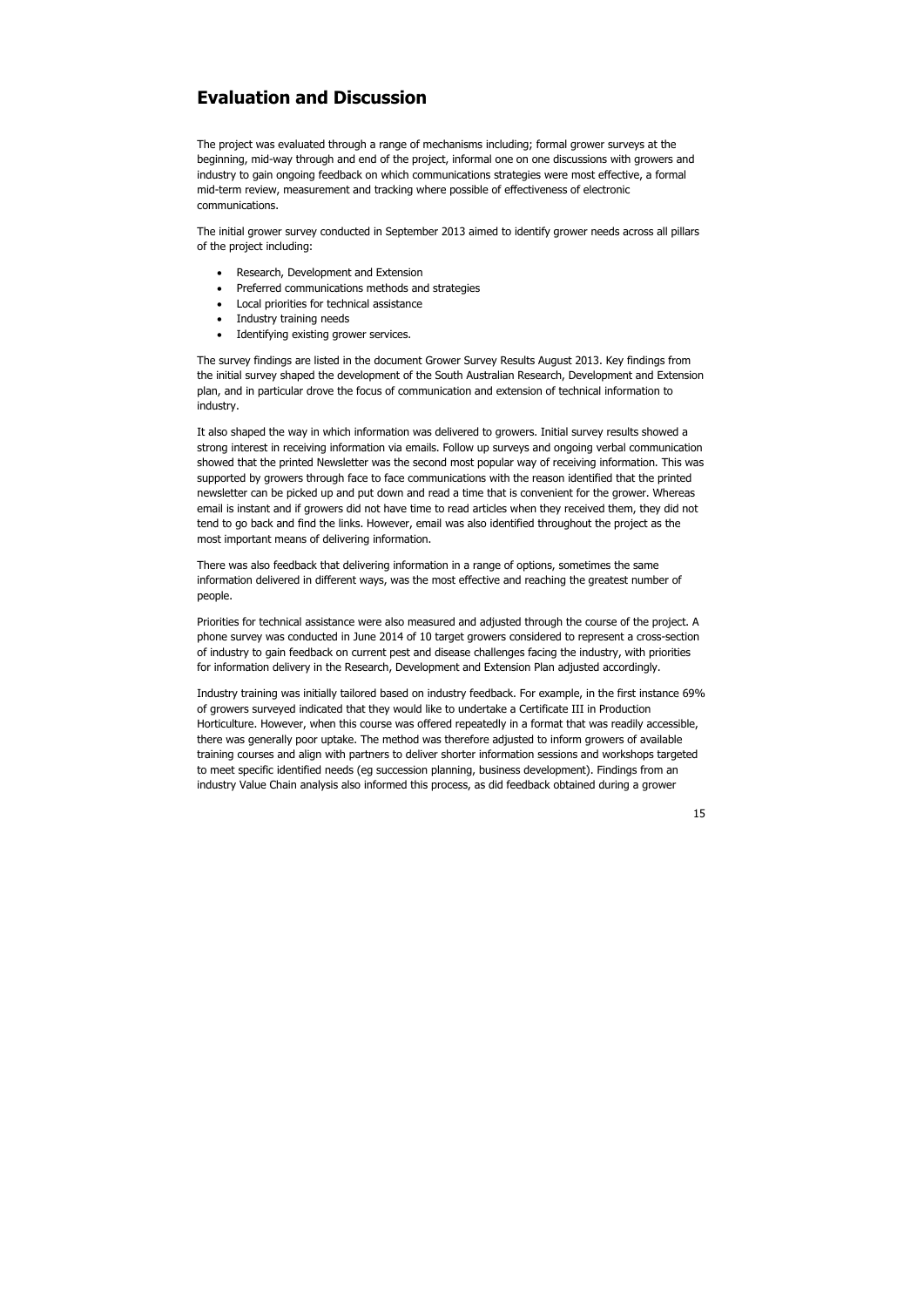#### workshop.

Mid-term and final grower surveys were conducted with findings summarized in the reports Communications Survey APGASA June 2015 and Grower Communications Survey Final – Sept 2016. As reported in the Outcomes section, there was generally a high level of satisfaction reported by growers with the information received through the duration of the project. When queried how useful the information received was to their business, the average grower response was a rating of 4.1 out of 5 (with 0 being not at all useful and 5 being very useful). All survey respondents reported the information being of some use to their business and all had taken actions as a result of the information.

Survey respondents also indicated a high level of satisfaction with the extent that the information received has helped with their management decisions, with an average rating of 8.0 at the mid-term survey and 7.6 at the final survey out of 10 (0 being none and 10 being a lot).

The Newsletter was indicated to be an important mechanism for delivering information to growers. The printed version was the most popular and it was difficult to measure the reach of readership. The electronic version of the same newsletter was distributed in pdf version via Mail Chimp to allow for measurement to occur. Ongoing measurement throughout the duration of the project showed that the number of successful deliveries increased from 62 to at the start of the project up to 93 at the end of the project, indicating a greater subscription rate. In addition, the open rate increased over the duration of the project. In combination this shows that the information was reaching more people in this format by the end of the project and more people were engaging with the information.

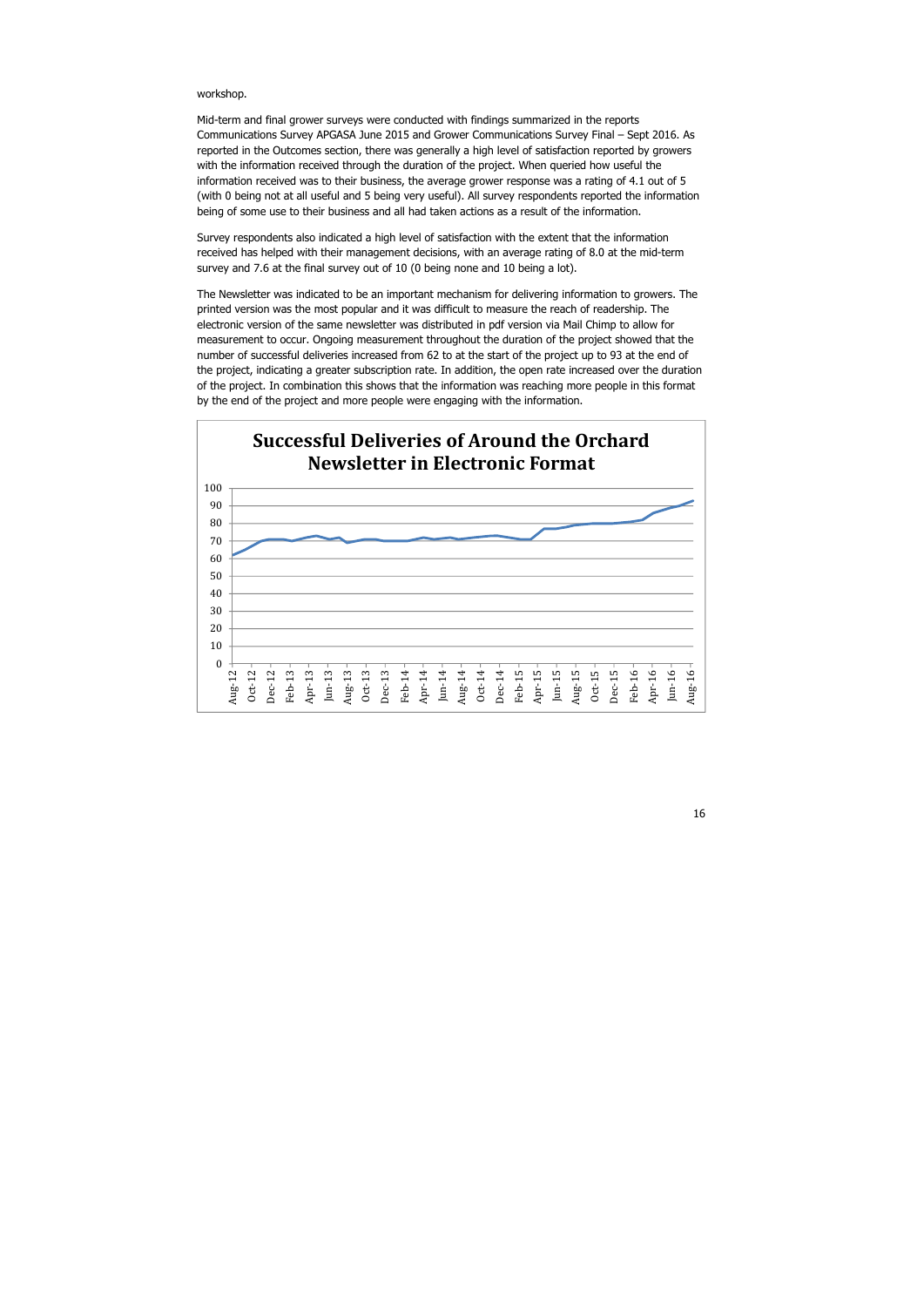Through the course of the project, various social media options were also explored as a means of connecting with growers. This was seen as an important methodology to explore with the high uptake of social media in the wider community.

The YouTube clip – Managing water in orchards during summer – was developed as a short information video as a visual means of delivering information. This was viewed as a trial of extension through technology. Despite it being quite widely promoted among growers, it has only received 85 views since it was published in January 2015 and it only received 47 views within the first month. Given the relatively small number of growers within South Australia, this was still a reasonable number of views. However, in the mid-term survey completed in June 2015, no growers that completed the survey had viewed the YouTube Clip and in the final survey completed in September 2016 only 2 growers, or 9.5% of survey respondents, had viewed the YouTube Clip. Therefore, further YouTube videos for the purpose of extension were not produced during the remainder of the project.

Facebook & twitter were also trialed as a way of transferring key technical information, however in grower surveys it did not rank highly as a preferred means of growers receiving information, therefore social media was not used a focused platform for information transfer, but rather an additional touch point for growers to access summaries on key events.

A mid-term review was undertaken by HIA Ltd (Alison Anderson, Portfolio Manager – Industry Development) by teleconference with the project leader and SA apple and pear grower representatives.

- Susie Green (Project Leader)
- Michael Stafford
- Ashley Green

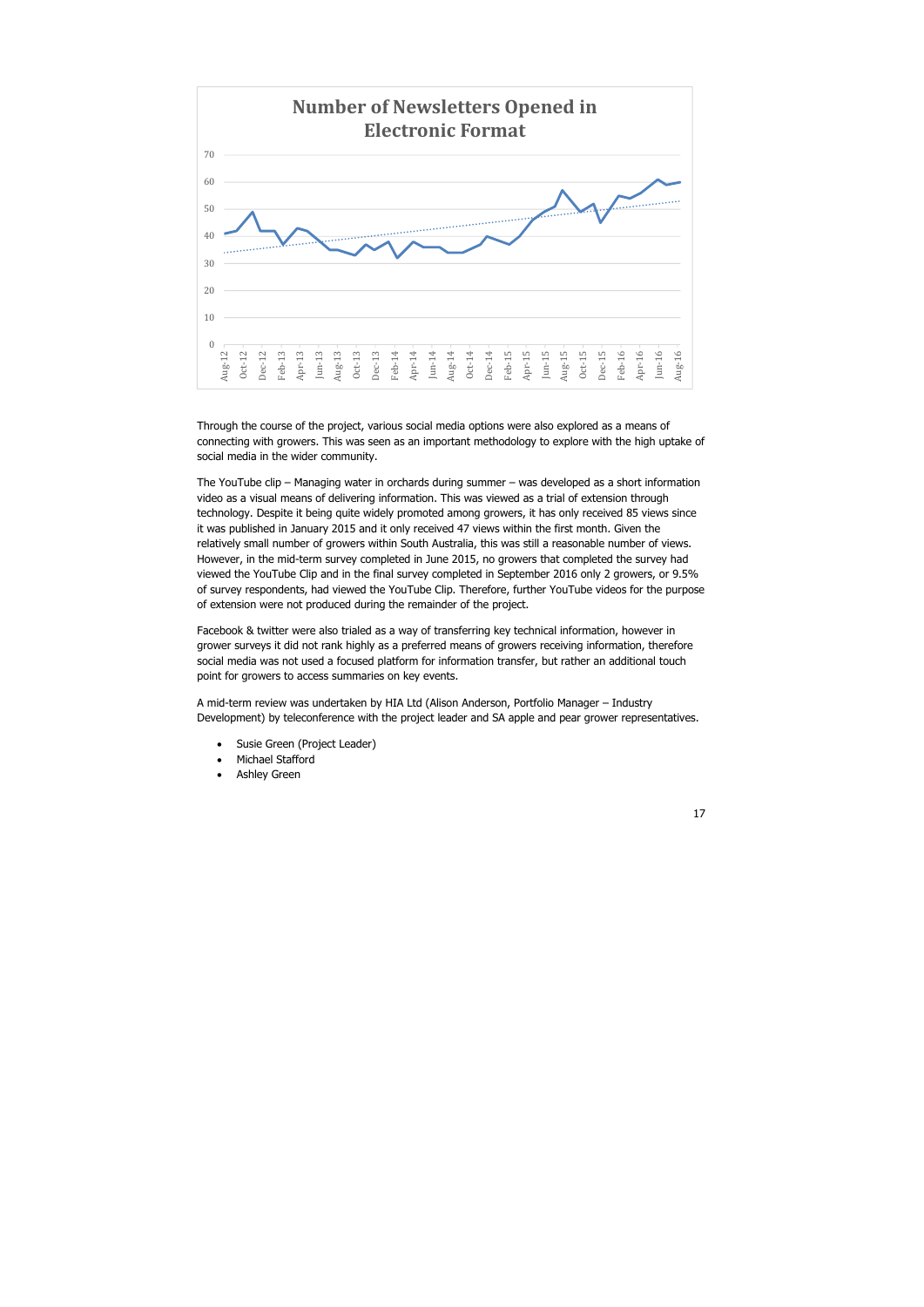A SWOT analysis of the project was completed and feedback in the mid-term report was considered and adopted by the project team. Recommendations from the mid-term review were adopted by the project leader into the second half of the project.

In the mid-term review the project was rated as highly valuable to the SA apple and pear industry (rating 9 out of 10) with good reach to growers. Input was provided by the project leader on the quality of outputs and level of industry engagement for each of the key project areas.

The review panel were highly satisfied (rating 9 out of 10) with project activities in terms of addressing expected program outcomes. The project leader proved input into the suitability of project methodology and a summary of key activities against each of the project areas.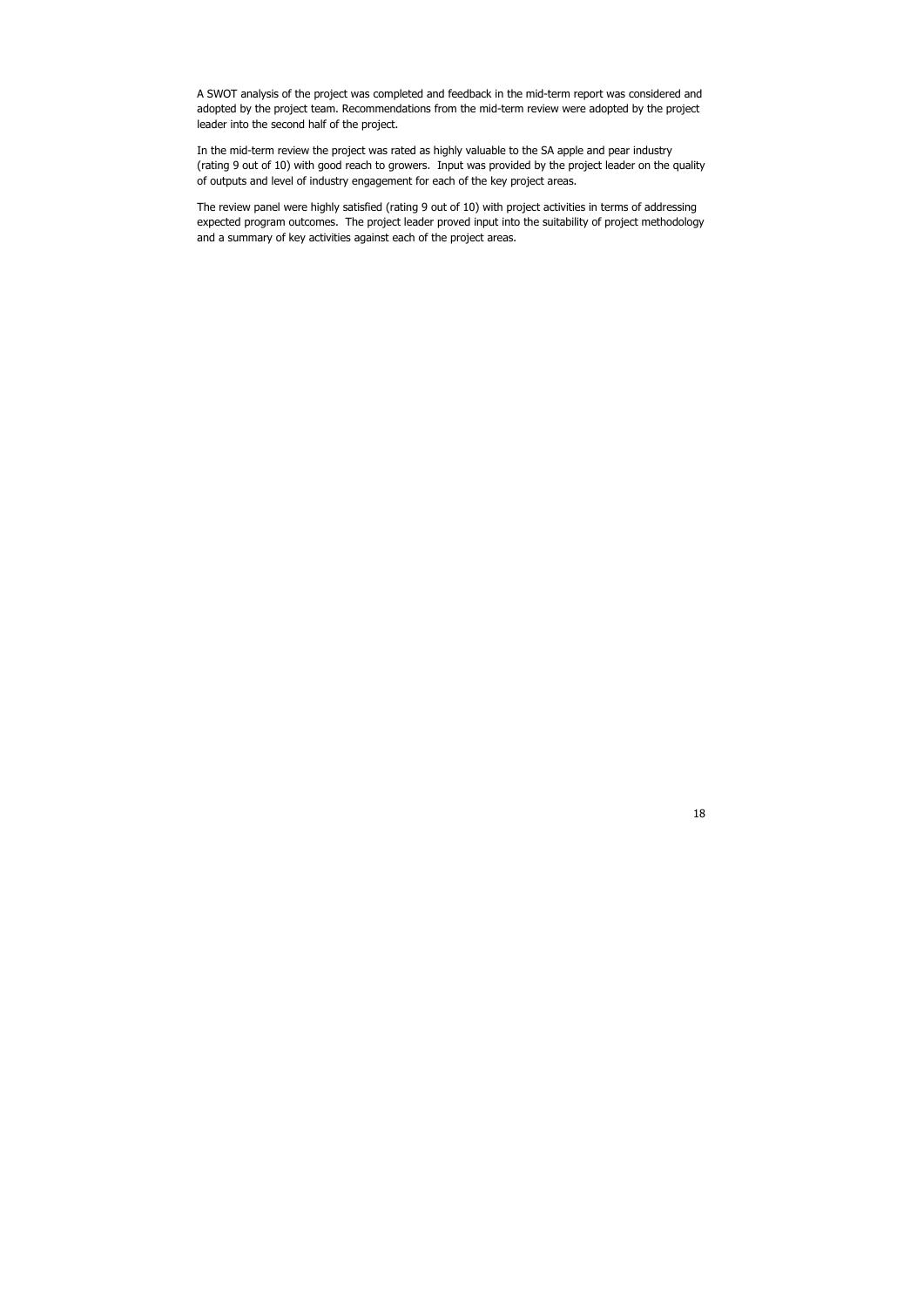### **Recommendations**

The evaluation of the project highlighted that there is strong value in supporting the South Australian apple and pear industry through the presence of a local resource who can engage with industry. Effective communications are seen as a real strength of the project. A recommendation is for the Apple & Pear industry to continue to support locally based industry communication, extension and engagement activities in South Australia.

The lack of major R&D activities occurring within South Australia will continue to be a challenge for apple and pear growers in the region as it is difficult to gain access to information on research happening in other regions. It is recommended that apple and pear research programs funded by Hort Innovation should contain a component of extension that is targeted towards all major growing regions in Australia. Furthermore, where relevant, researchers should be encouraged to engage with growing regions outside of where the research is conducted, including those in South Australia, to set up demonstration trials to ensure that research recommendations are validated for local growing conditions.

Any continuing local industry technical support should continue to dovetail into national extension programs such as Future Orchards®. However, it has become clear through the course of the project that many of the industry development requirements do not rest solely with technical growing and postharvest support services and that many of the needs lie with supporting industry to develop professional business skills. Therefore, a recommendation is that local support should be targeted towards holistic business and marketing support programs that will help apple and pear businesses to remain viable. Future programs for the South Australian apple and pear industry should also be aligned with the SA Apple & Pear Industry Strategic Plan 2015 to 2020 as well as the national Apple & Pear Industry Strategic Investment plan.

The strong linkages, relationships and resultant flow of information that have been developed between South Australian industry, national apple and pear industry and industry researchers should endeavor to be maintained beyond the life of this project to ensure strong continued support for the South Australian Apple and Pear industry.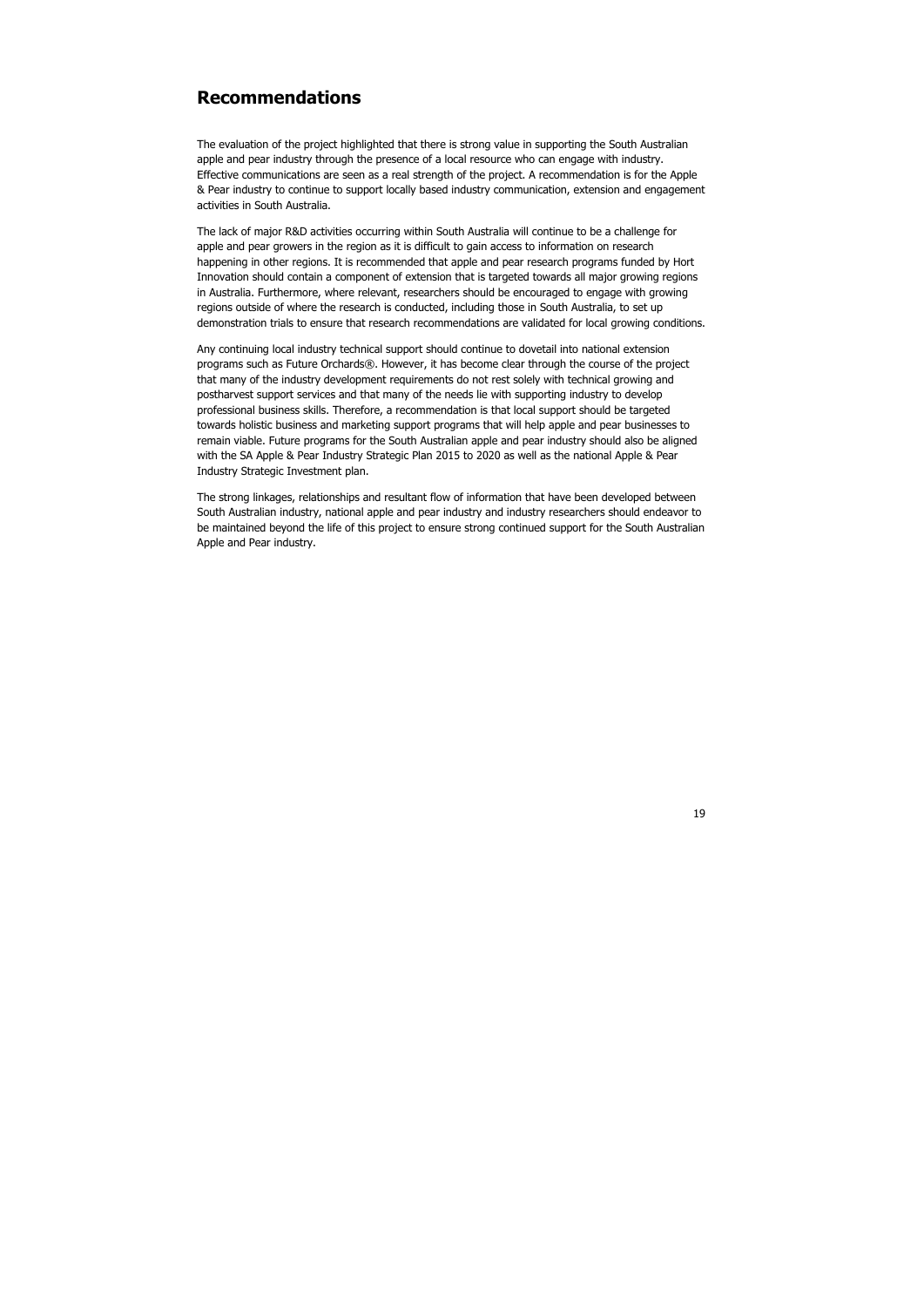### **Scientific Refereed Publications**

None to report.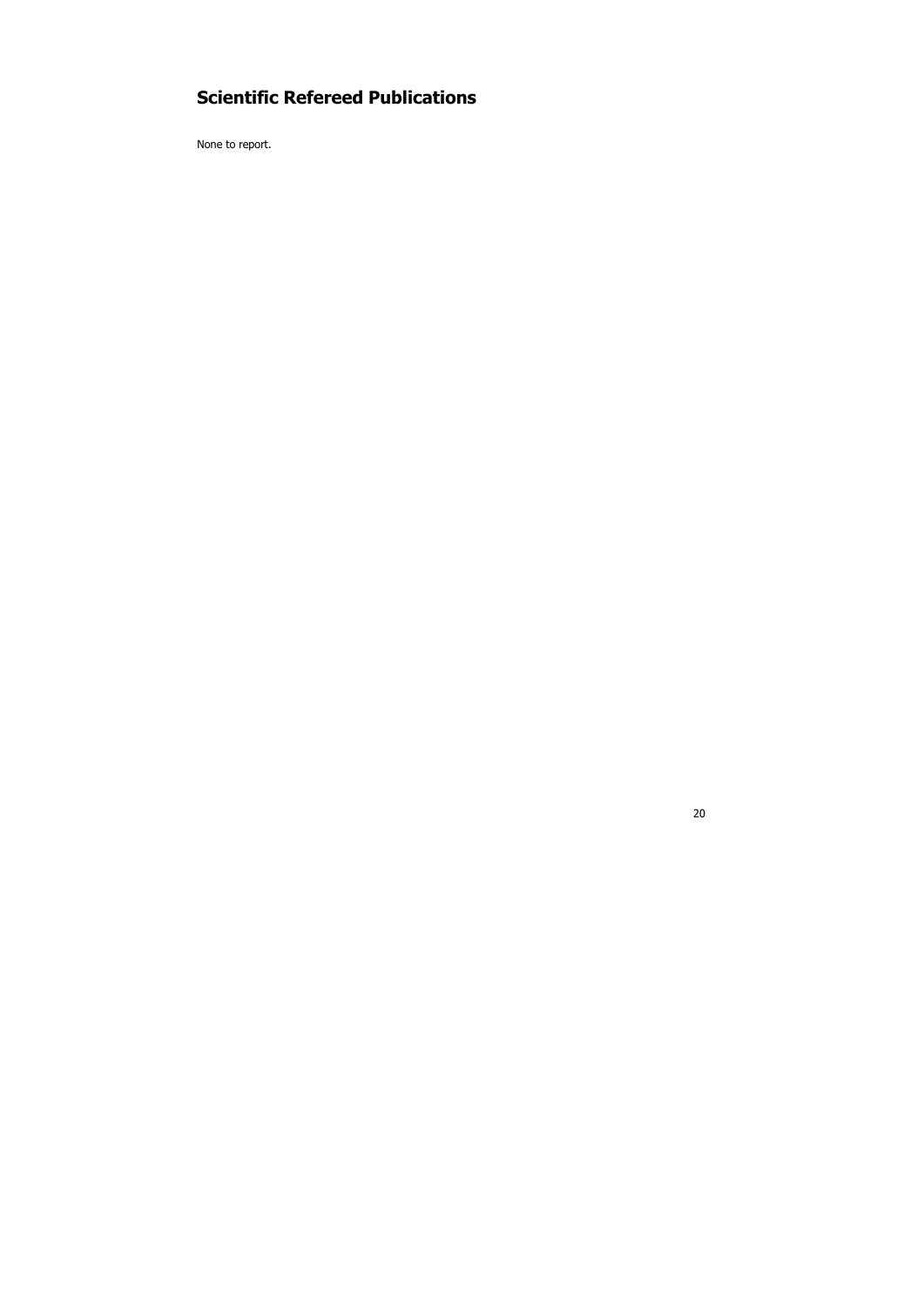# **Intellectual Property/Commercialisation**

No commercial IP generated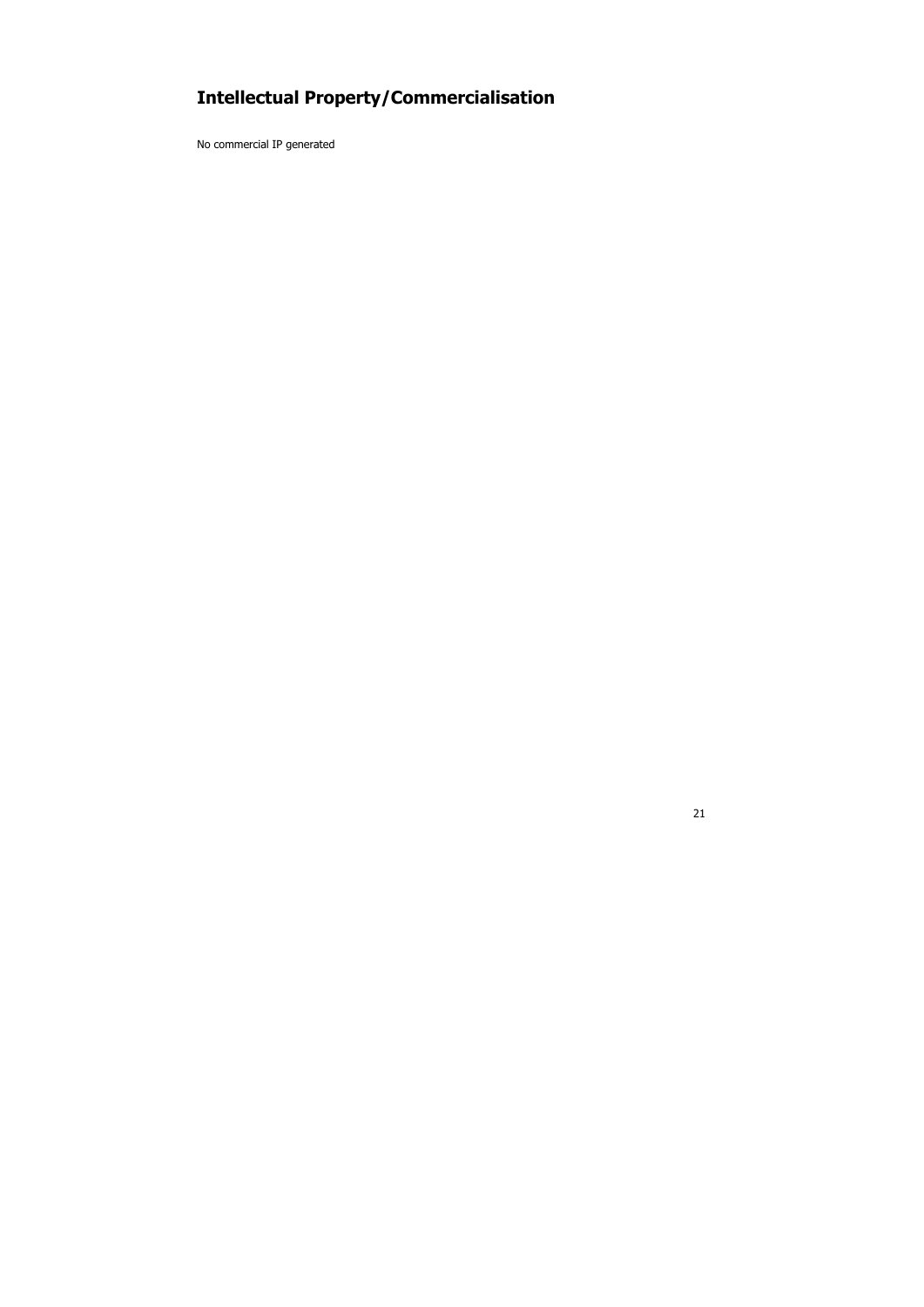### **References**

Horticulture Australia Limited's Draft Strategic Plan 2010-2015 Apple and Pear Industry RD&E Investment Plan for 2010-2015 Adelaide Hills Apple Industry Value Chain Analysis, 2015 SA Apple & Pear Industry Strategic Plan 2015 to 2020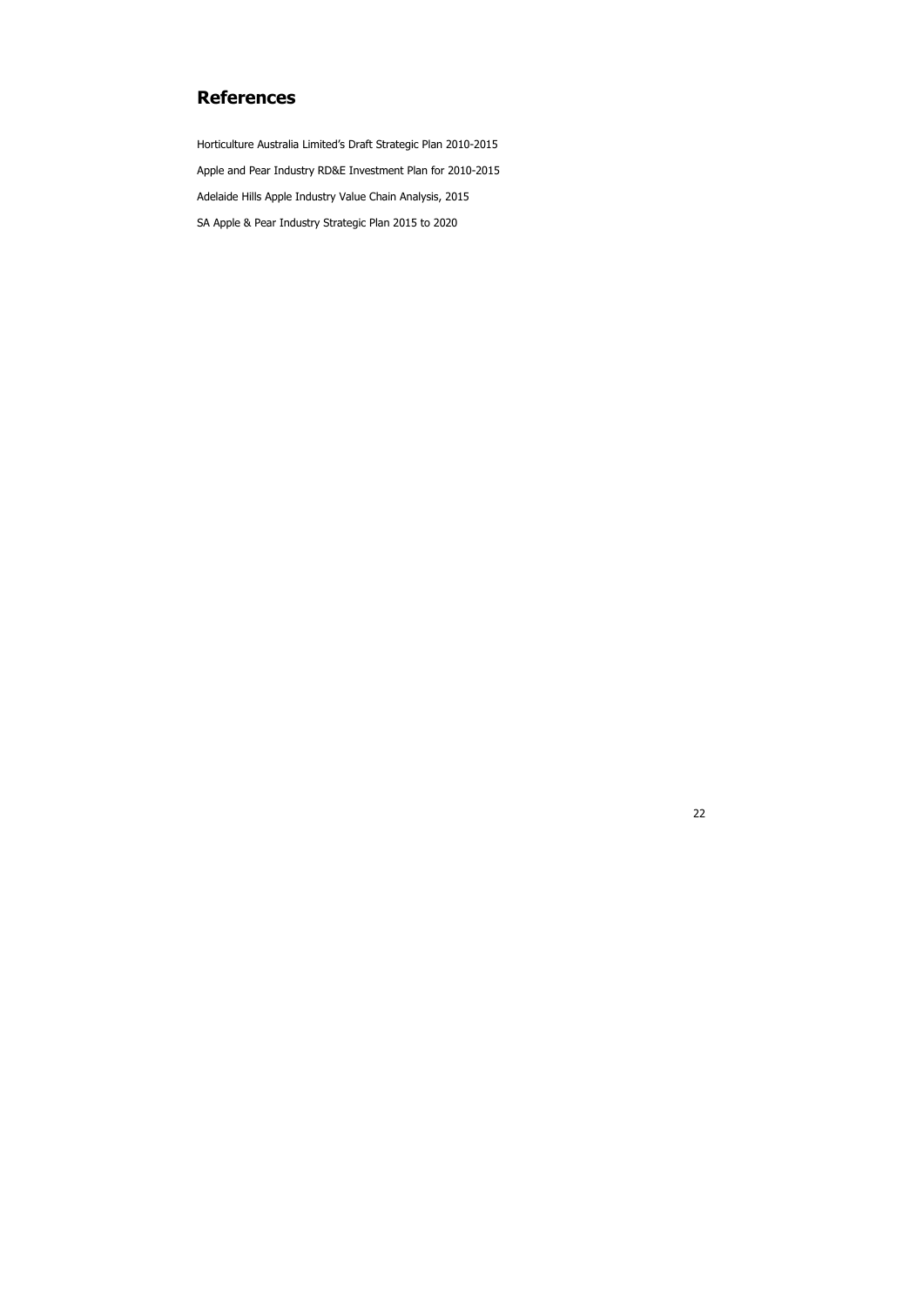## **Acknowledgements**

It is important to acknowledge the South Australian apple and pear industry for being readily accessible to the Project Officer and their willingness to engage with the broader industry.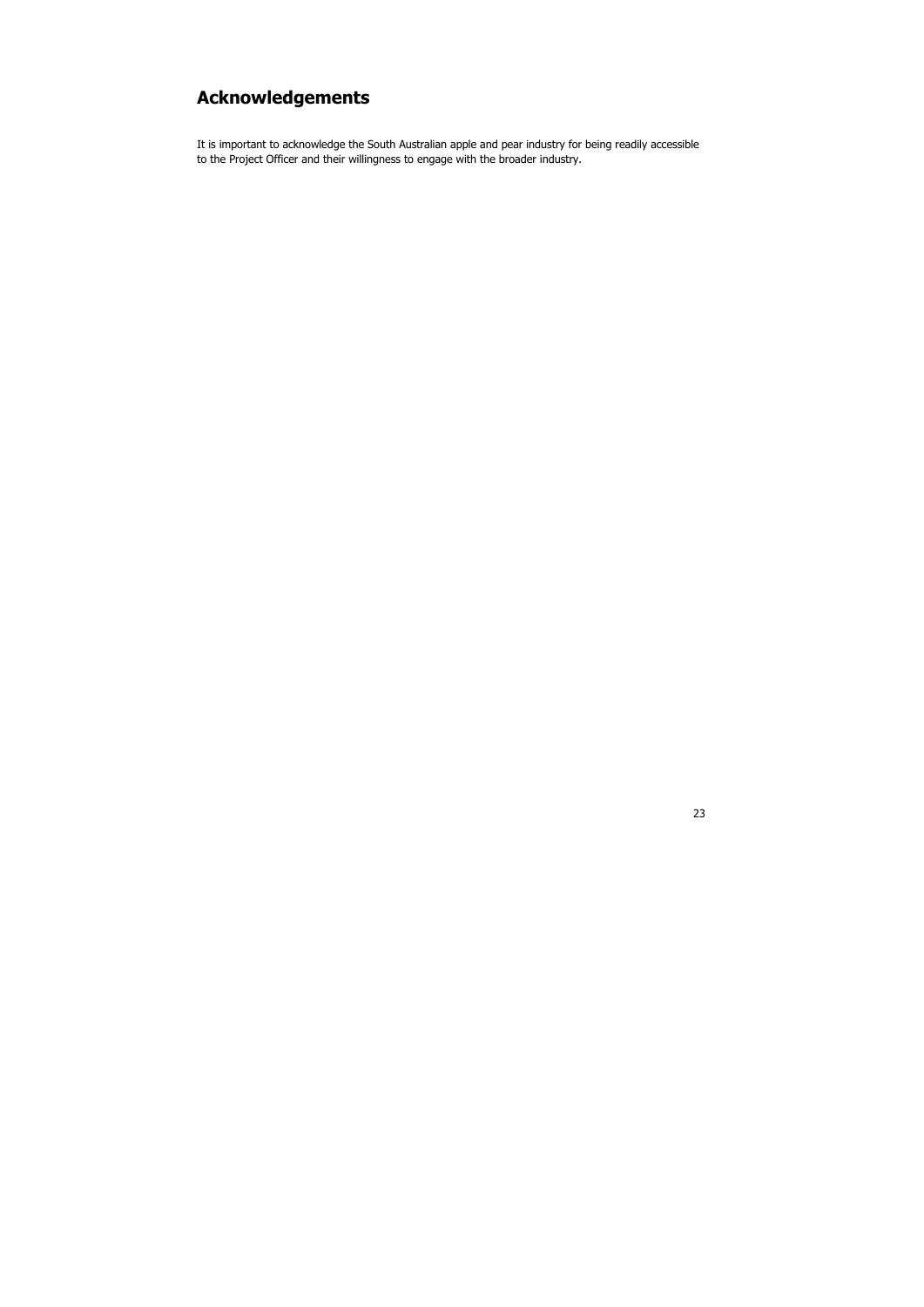### **Appendices**

Image 1 – Business Resilience Workshop Participants

Image 2 – Netting Crop walk participants Image 3 – Understanding finances workshop Annual Operating Plan 2013-14 Annual Operating Plan 2014-15 Annual Operating Plan 2015-16 SA RDE Plan 2014 2015 SA Research & Development Plan Efficiency Case Study Grower Survey Results August 2013 Communications Survey APGASA June 2015 Grower Communications Survey September 2016 Newsletter Dec 2014 Newsletter May 2015 Newsletter July 2016



Image 1 – Business Resilience Workshop Participants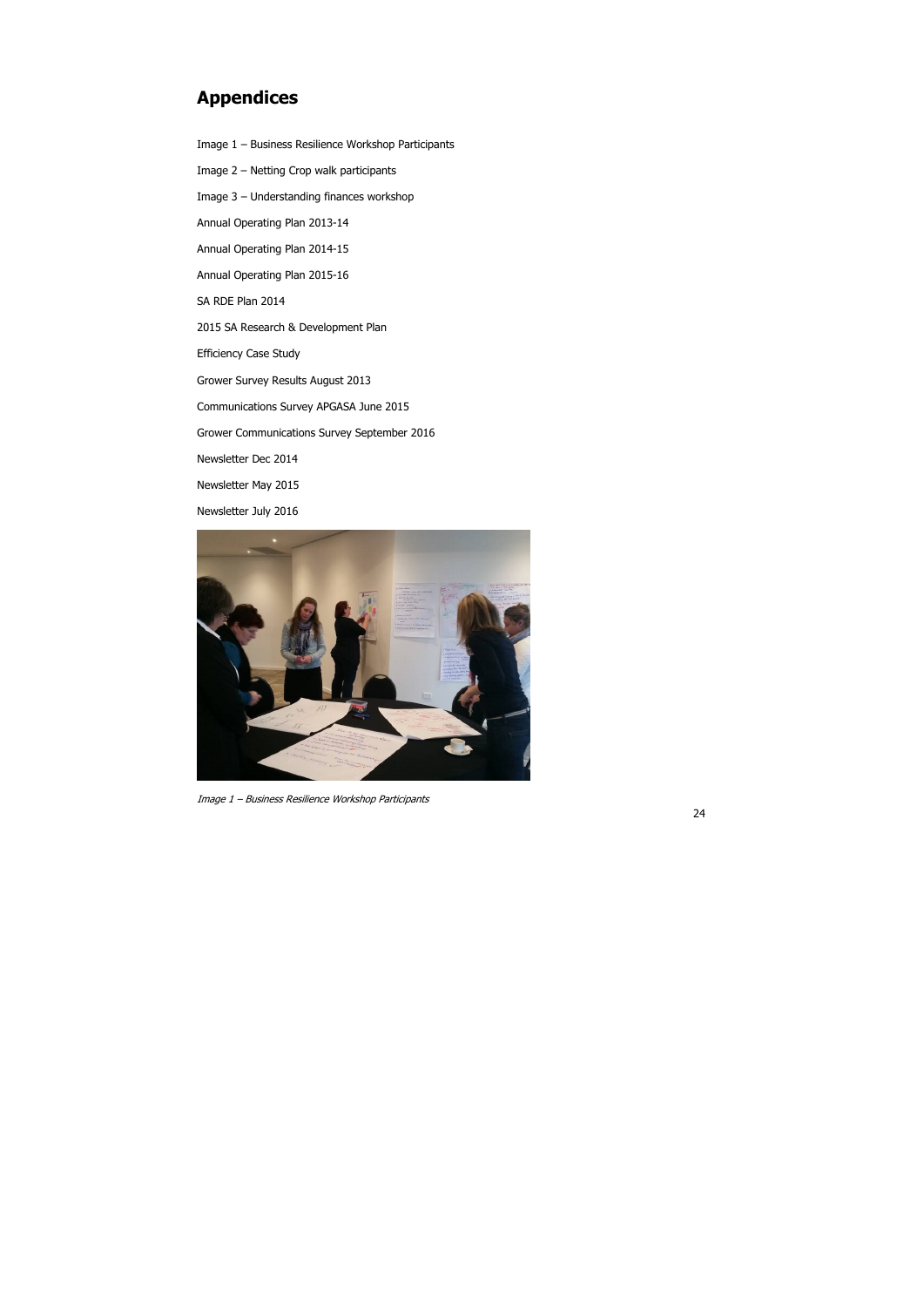

Image 2. Netting crop walk participants



Image 3. Understanding finances workshop

PDF PDF J. Annual Operating Annual Operating Annual Operating Plan 2013-14.pdf Plan 2014-15.pdf Plan 2015-16.pdf



SA RDE Plan 2014.pdf



⊁